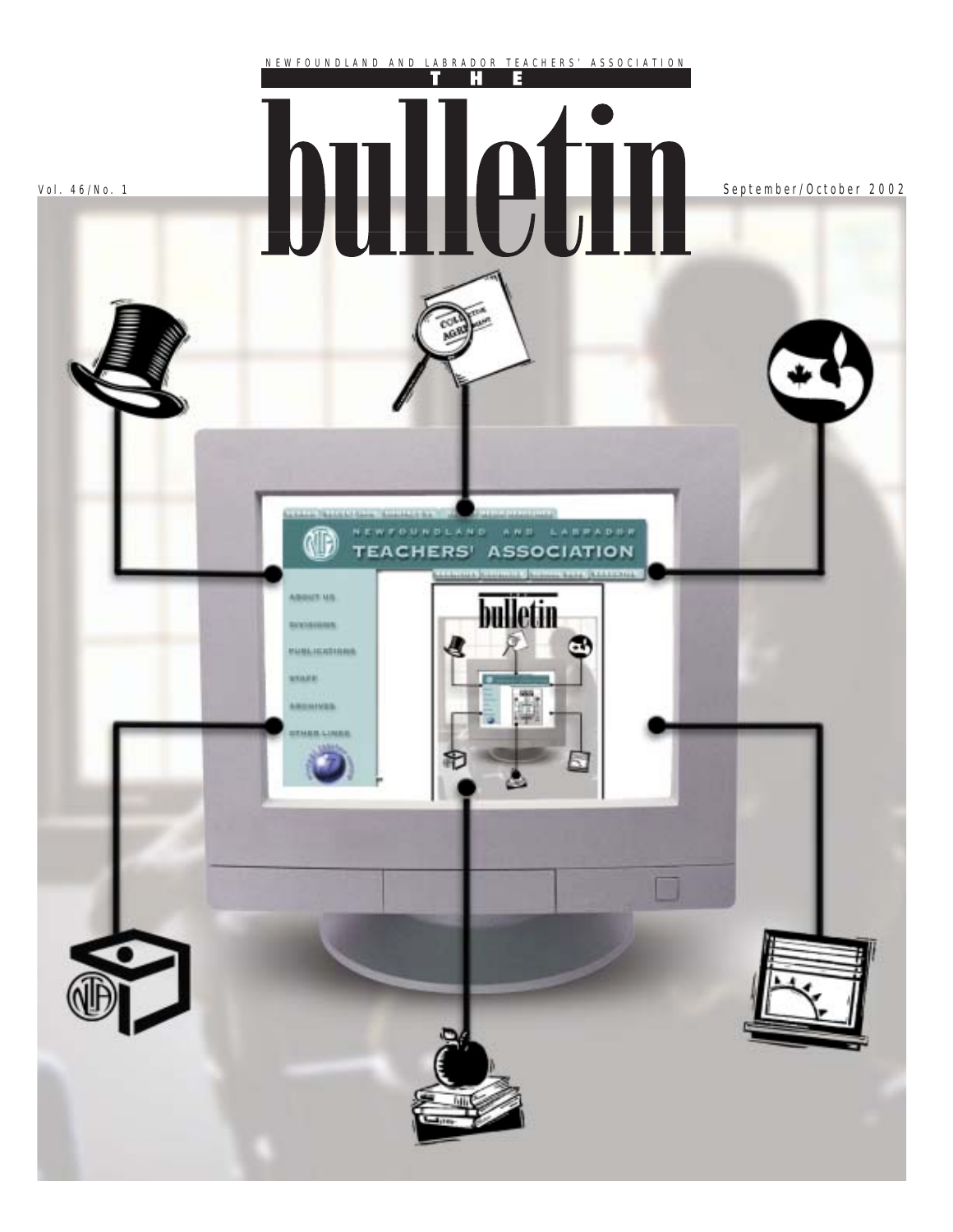# The Power of Learning

*by* LESLEY-ANN BROWNE



**Y**ou will notice an advertisement in this issue of *The Bulletin* and you may have already seen or heard the radio and television commercials for our media campaign called "The Power of Learning".

This campaign was first discussed in September 2001 while I attended meetings with my Atlantic colleagues in Prince Edward Island. We wanted to do something different that would bring attention to the importance of education. The development of the campaign is cost-shared among the five Atlantic teachers organizations. We have done the same on many other projects in the past and have found it to be an effective way to get the message out and cut down on expenses.

The campaign has been a year in the making since time, cost and distance were factors in approving many elements. However, we finally completed the project and have started airing it in the Atlantic region. The commercials were shot in this province and I enjoyed supervising the project from start to completion. We had received proposals from production companies in Newfoundland and New Brunswick. The Newfoundland company was successful and I therefore agreed to supervise production.

The campaign is a bilingual umbrella campaign promoting the positive economic and social effects of public education – including teaching and learning. The campaign stresses the importance of a well-funded public education system to society.

The rationale for the campaign is to foster public and political awareness of issues relevant to teacher organizations of the Atlantic region. The focus is that public education is an economic imperative and valuable societal resource. The themes for the campaign are the importance of education to health, employment, economic development, justice, and poverty/social development. The campaign will show that money invested by governments today will realize large savings for society tomorrow.

When we discussed the elements of the campaign, we wanted to create a climate in support of education and learning as an investment in our future. Education is an economic imperative and a valuable resource. It is often undervalued and pushed to the background when other issues appear.

It is the intention that another campaign follow very closely with this one to reemphasize the importance of education. If you have any comments or opinions on the present campaign, I would be interested in hearing them.

Welcome back to another school year.



Lesley-Ann Browne Editor

Michelle Lamarche Editorial Assistant

Linda Babstock, John Bishop, Elliott Green, Louise King Design • Printing • Distribution

> Linda Farrell Online Services

*The Bulletin* is published seven times a year during the school year by the Nfld. and Labrador Teachers' Assn., 3 Kenmount Road, St. John's, Newfoundland, Canada, A1B 1W1. Tel: 709-726-3223; 1-800-563-3599 Fax: 709-726-4302; 1-877-711-6582 e-mail: labrowne@nlta.nf.ca Internet Address: www.nlta.nf.ca

Unless otherwise indicated, materials used in *The Bulletin* may be reproduced or broadcast without permission. Advertisements and/or notices of resources carried in this publication do not imply recommendation by the Association of the service or product. Advertising inquiries should be directed to: Michelle Lamarche, Ext. 227 mlamarche@nlta.nf.ca

Subscription Rate: \$16 per year. For subscriptions and address changes contact Printing Services, Ext. 249.

> Deadlines for material are: *November Issue:* October 15 *December Issue:* November 15

> > ISSN-1189-9662



Member of the Canadian Educational Press Association, Canadian Public Relations Society, International Association of Business Communicators, and the Canadian Association of Communicators in Education.

Printed on Recycled Paper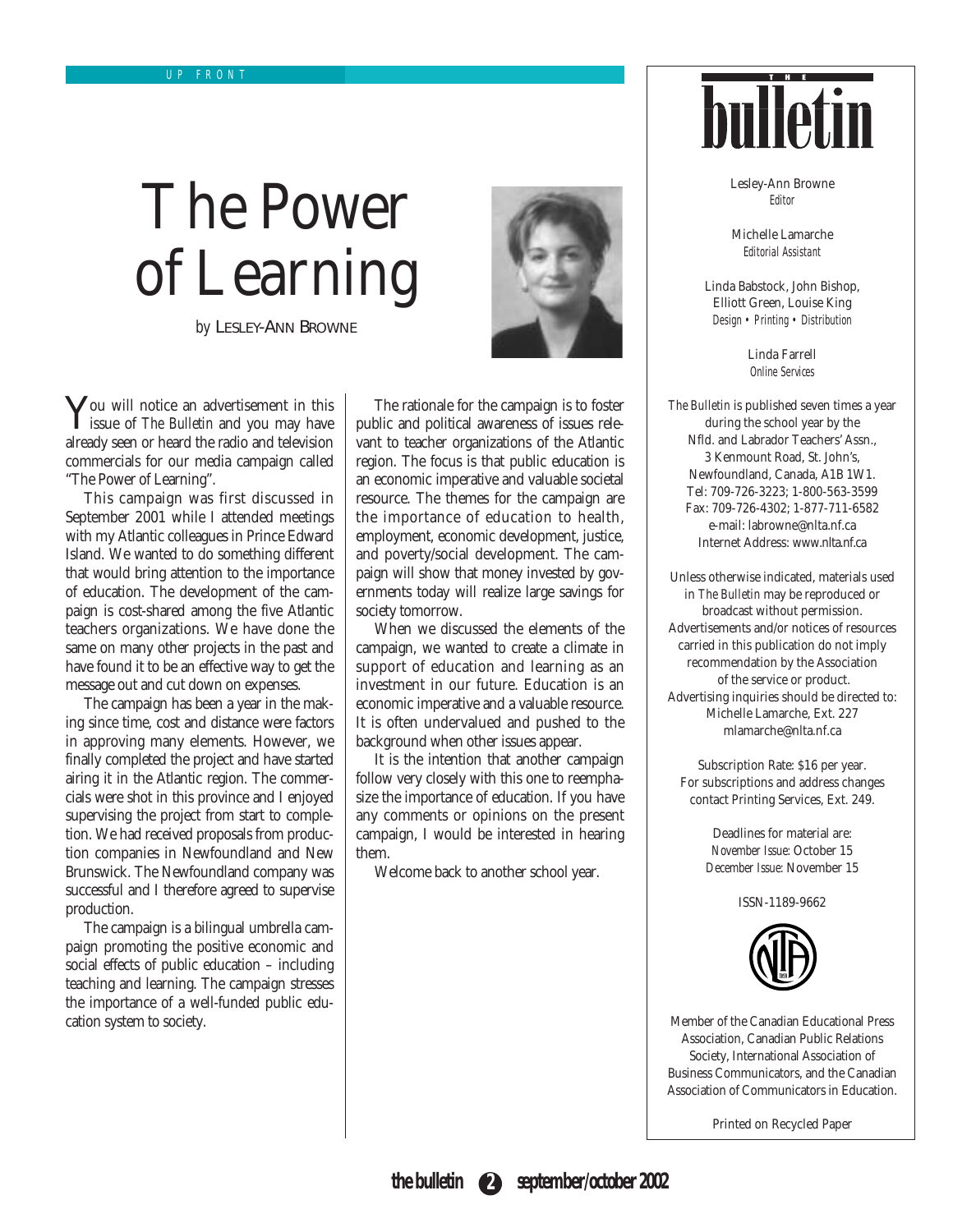### CONTENTS

### LETTERS

### **Features**

8 President's Message *You Can Make A Difference by Winston Carter*

9 Executive Director's Message *Challenges and Opportunities by Edward Hancock*

10 Canadian Teachers' Federation *National Public Opinion Poll Results Released at CTF AGM*

12 Benefits & Economic Services *Employment Insurance Update by Stefanie Tuff*

### 14 Your Collective Agreement

*School Board-Teacher Liaison Committees: An Overview & Update by Stefanie Tuff*

### 15 Group Insurance

*The Dilemma of Rising Health Insurance Premiums: by Don Ash*

### 17 Group Insurance

*NLTA Group Insurance Renewals (Effective September Deductions) by Don Ash*

### 18 Hats Off!

*Prime Minister's Awards for Teaching Excellence: Prime Minister Honours Innovative Teachers*

### 20 Living Well

*Facing the Classroom… Head On! by Claudette E.S. Coombs*

### 22 Wellness

*Grief in the Classroom: The Child As Teacher by Penny Pinsent*

### 24 Professional Development

*Professional Development Delivered Right to Your Screen – No Software Required by Aida Fahoum*

### 26 Professional Development *CIDA's Global Classroom Initiative: Educating Students to Become Responsible Global Citizens*

### 28 Professional Development

*by Keith Samuelson*

*History Made Interesting, Inspiring, and Integrative by Douglas Gosse*

### 30 Reflections

*Sharpening the Saw by Hector M. Earle*

### **Departments**

| Up Front                |     |
|-------------------------|-----|
| Letters                 |     |
| <b>On Location News</b> |     |
| Resources               | -31 |

### THE JANEWAY SAYS "THANKS"

ON BEHALF OF THE CURRENT AND future patients at the Janeway Children's Health and Rehabilitation Centre, we want to thank your organization for your generous donation to this year's Telethon. Your gift demonstrates that your organization cares very deeply for our children and the quality of their health care. It will be used to assist our hospital in the purchase of urgently needed medical equipment that is used in caring for children from all areas of our province.

Over the years your support has assisted us in purchasing isolettes used in the care of new born babies with problems, ventilators in which infants with breathing difficulties can receive relief, monitors to ensure little hearts are beating regularly and video imaging systems to assist surgeons when operating in delicate areas.

Through your continuing generosity and the combined support from many other Janeway Friends throughout Newfoundland and Labrador this year we exceeded our \$1.5 million goal. Each successful Telethon enables the Janeway to purchase equipment, provide support for other child health programs and aid in research toward our children's health care.

The Foundation is merely a resource available to assist our donors in raising funds for the Janeway Children's Health and Rehabilitation Centre. Caring for our children requires a dedicated medical team. We recognize that raising funds for equipment and research is a team effort between the Foundation and our many supporters. Thank you for being a part of our team and ensuring the care is always there for our children.

> *Thomas R. Kendell Chairperson Janeway Foundation Board*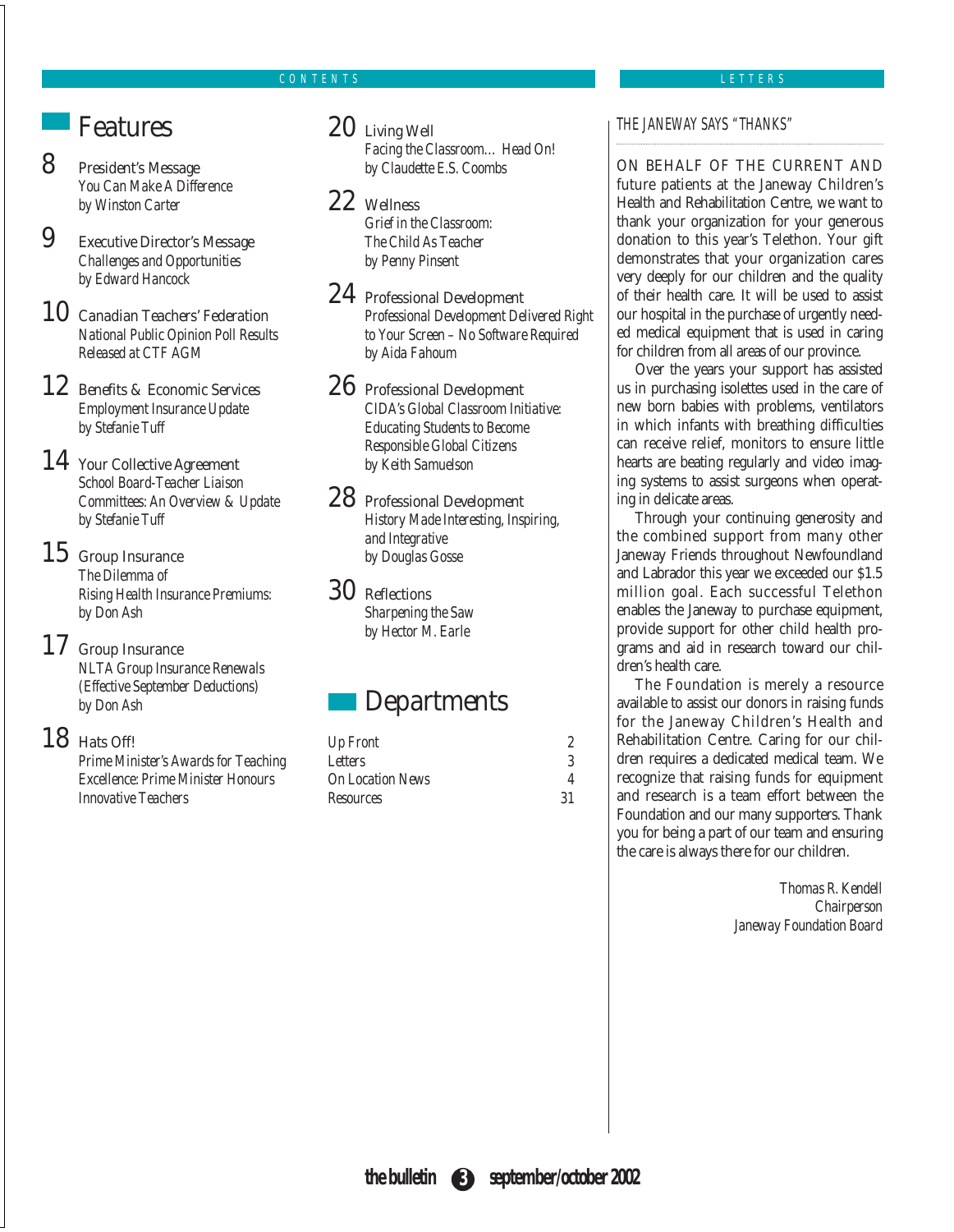# PROVINCIAL/NATIONAL/INTERNATIONAL **NEWS**

### **NAIN**

### NLTA Medal winner announced

Joan Dicker of Nain, Labrador is the winner of the Newfoundland and Labrador Teachers' Association Medal for the Spring Convocation 2002. Joan convocated this past May with a Bachelor of Education (Native and Northern Teacher Education Program) Degree, after completing her university courses in December 2001 through Distance Education.

Born and raised in Nain, Joan began work at Jens Haven Memorial School as a student teacher back in 1979 teaching the native language, Inuktitut. At the same time she began taking university courses offered through a Teacher Education Program in Labrador (TEPL). In 1986 Joan received a TEPL diploma and began teaching English Kindergarten where she taught for ten years. During that time she continued to upgrade her training working towards a degree in the Native and Northern Teacher Education Program. In 1996 Joan began teaching Grade 3 Inuktitut Immersion, a position she still holds today. Throughout her teaching career, Joan has been involved in many extra curricular activities involving the school and students, and has been an active volunteer in the community of Nain.

### **BAIE VERTE**

## Students publish collection of short stories

Seeking creative and innovative ways to publish their writing, two Grade 8 classes from Baie Verte High went "public" this past spring in a big way. Class representatives, Tim Furey from 8-12 and Chelsea Howard from 8-11, presented copies of a class collection of short stories to Mrs. Joyce Barker, Site Coordinator of the Baie Verte Peninsula Health Centre. The books will be displayed in the waiting rooms of the Centre and in the dental clinic. Language Arts teachers Patrick Howard and Rosalyn Walsh believe such "real world" publishing opportunities create a sense of awareness for the craft of

writing. Students take pride in and ownership of their writing when they know that it is out in the community. The publishing effort also has the added benefit of promoting literacy and the joy of reading for pleasure.



Tim Furey and Chelsea Howard present copies of a class collection of short stories to Mrs. Joyce Barker, Site Coordinator of the Baie Verte Peninsula Health Centre.

A Grass Roots project also provided an opportunity for students to reach a wider audience and elicit constructive feedback. Students designed an individual webfolio linked to a class web site and samples of work completed throughout the year were added to each webfolio. People who visit the site are invited to respond to student work. The technology also afforded students the chance to experiment with photography, animation, and graphic design. To visit the site and check out the efforts of these "published" young writers go to www.bvhs.k12.nf.ca and click on the Grass Roots icon.

### **STEPHENVILLE**

### Students ease life of a diabetic

Jordan Legge, a Grade 6 student at Stephenville Middle School, appears to have some very loyal and caring friends. Jordan has been dealing with Type 1 Diabetes Mellitus since he was diagnosed in 1998. This leaves him insulin dependent and requiring four to five needles per day. Even though Jordan has his diet and injections under control, he still requires numerous hospital visits.

Jordan's pediatrician, teachers and other doctors recommended him to be a perfect candidate for an insulin



Joan Dicker

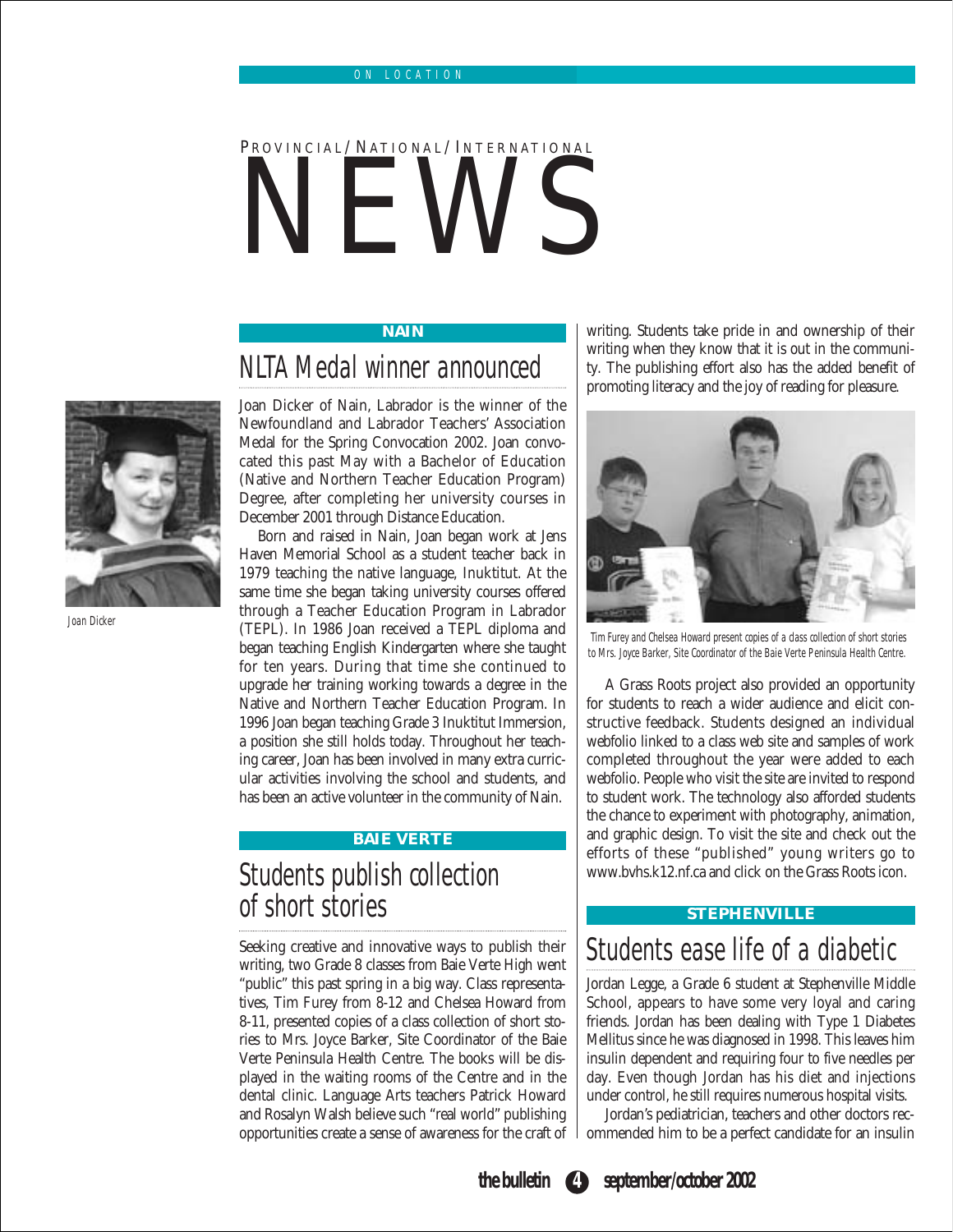### ON LOCATION

pump which delivers quick acting insulin continually to the body just as the pancreas delivers insulin. The only complication for Jordan and his family was that the much needed pump cost \$6,000 and they did not have medical insurance to cover any of the cost. This was where Jordan and his family discovered how many friends they really had and just how caring west coast residents can be.

Wally Childs, a teacher at Stephenville Middle School, held three sleepovers throughout the school year – one each for Grades 6, 7 and 8 – which raised over \$4,000. "We thought that by the time the last sleepover had come up, residents would be tired of the cause," said Mr. Childs. "But they were very supportive and continued to make donations."

The students took on the fundraising project for Jordan as part of the Lions Quest Program which promotes service learning and community projects. Other fundraising events to raise funds for Jordan included a benefit dance that raised \$700 and a walk-a-thon in Cape St. George where residents raised another \$1,000.



Grade 6 students and their supervisors from Stephenville Middle School are pictured during a fundraising sleepover for Jordan Legge at the school. (photo courtesy of Robinson Blackmore)

Janice Legge, Jordan's mother, says she is forever thankful to the students at Stephenville Middle School and the residents of Stephenville, Flat Bay and St. George's who contributed to Jordan's cause. We are pleased to report that Jordan is currently being fitted for his new insulin pump and is hoping to be wearing it to school very soon.

(*Information for this news story was reprinted with permission from an article by Kim Reid in the June 11, 2002 edition of "The Georgian"*.)

#### **ST. GEORGE'S**

## School recognized for outstanding student leadership program

Our Lady of Mercy Elementary School in St. George's is recipient of one of nine National Student Leadership "Program" Awards. The award was presented in June by Mike Boyles, President of the Canadian Intramural Recreation Association (CIRA) and Jim Berry, Chair of the CIRA National Student Leadership Committee, to Program Facilitator Mrs. Cindy Barker, Laura Chubb and the entire student leadership team.

The CIRA Student Leadership Development Program is an ongoing program that supports students, teachers, school communities, and leadership groups in their efforts to deliver high quality programs for children and youth. The Student Leadership Development Program promotes active living, encourages everyone to participate, and allows students to take an active role in the planning and organizing of school and community activities.

CIRA invites other schools with quality student leadership programs and/or would like to give individual recognition to a quality student leader to apply for the National Student Leadership Awards. The National Office can be contacted by tel: 613-244-1594, fax: 613- 244-2438, or email: cira@intramurals.ca.



The student leadership team from Our Lady of Mercy Elementary School proudly display their National Student Leadership Award.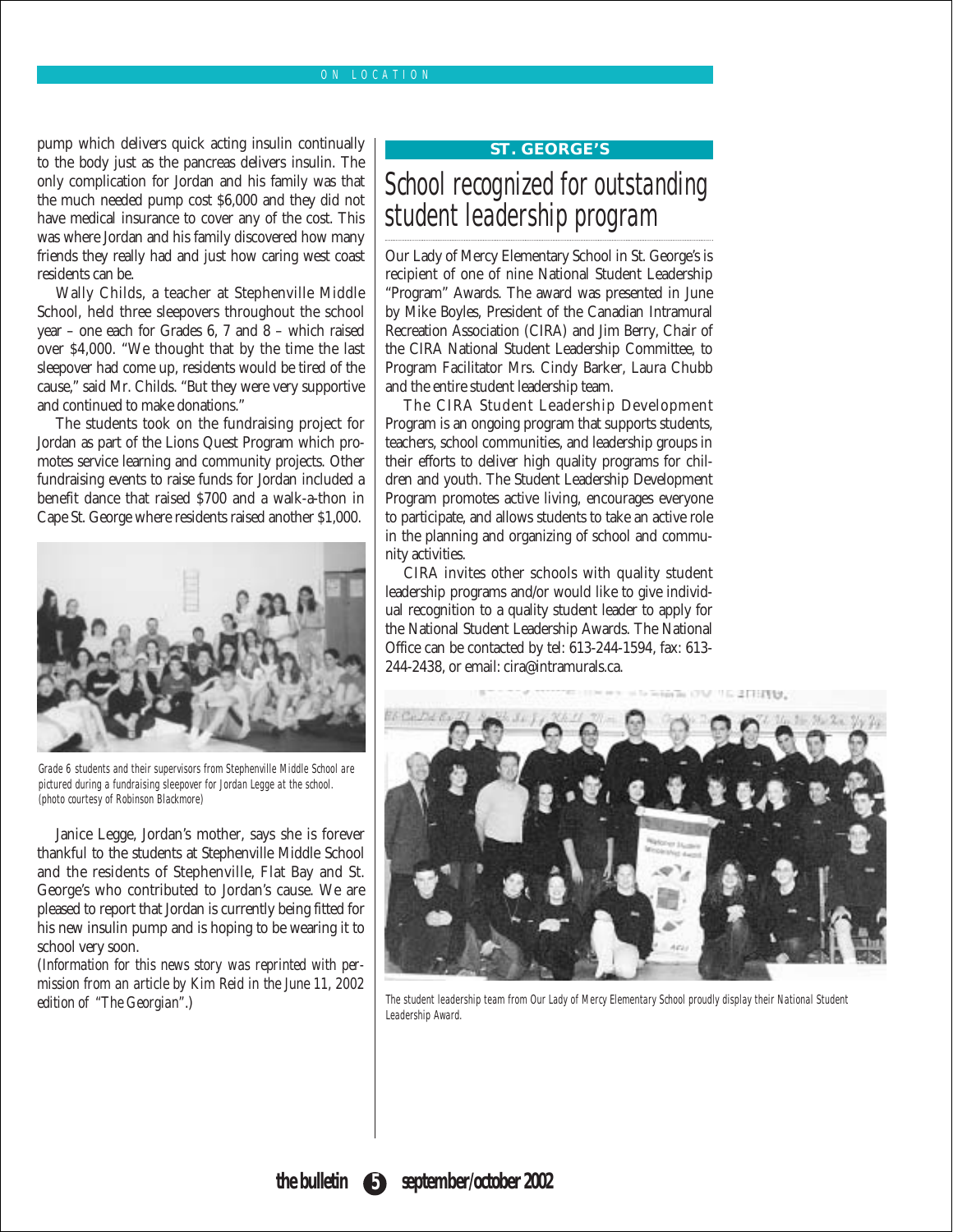### ON LOCATION

### **ST. JOHN'S**

## AESD appointment notice

Mr. Cyril Hayden, Chair, Avalon East School District (AESD), is pleased to announce the appointment of Richard Harvey to the position of Assistant Director of Education, Personnel, effective August 31, 2002. Richard succeeds Thelma Whelan, who recently retired from this position.

Richard had been Associate Assistant Director of Personnel with AESD since 2001. Prior to joining the District office, Richard was Principal of Queen Elizabeth Regional High School in Foxtrap for 18 years. He also held administrative positions with two high schools in central Newfoundland and was a high school science teacher for four years.

Richard's professional involvement includes National President of the Canadian Association of Principals Foundation from 1996-1999 and he twice served as Chair/Co-Chair of the National Conference of the Canadian Association of Principals when it was held in St. John's. Richard also served as Provincial President of the School Administrators' Council from 1990-95.

Richard holds a number of degrees from Memorial University including Bachelor of Education, Bachelor of Science and Master of Educational Administration.

## School applauds teacher achievements

Booth Memorial High School is proud to recognize the recent achievements of two of its staff menbers.

Congratulations are extended to Ms. Mikki Spracklin who was recognized by the St. John's Northwest Rotary Club with one of the Rotary Awards for Teaching Excellence. Mikki's award is in recognition of her many years of dedicated service for students with special needs.

We also wish to congratulate our English Department Head, Mr. Paul Matthews. Paul was awarded one of the Prime Minister's Awards for Teaching Excellence – Certificate of Achievement for his contributions to the students in his English classes.

Bill Rose, Principal of Booth Memorial, says in addition to the recognition certificates that were awarded this past June, both honours come with a cash award to be utilized by these teachers to enhance their programs during the upcoming academic year.

### **NEWFOUNDLAND & LABRADOR**

## Promoting volunteerism: from classroom to community

The Community Services Council of Newfoundland and Labrador (CSC) has developed a classroom-friendly information package designed to promote the importance of volunteers and volunteerism among K-12 students. The package, which will be sent to every school in the province by early October, includes posters highlighting the important and diverse contributions made by volunteers in this province, as well as information and suggested activities to encourage classroom discussion. For information contact volunteer-centre@csc.nf.net.

## Input sought from teachers on high school teacher stress

Lynda Younghusband is conducting research on High School teacher stress for her PhD. She would like to interview High School teachers about their experiences of stress. Interviews are confidential. Interviewees will remain anonymous and no school districts or schools will be identified. Lynda can be contacted at ybnb@nfld.net or at 726-8145 for further information.





Richard Harvey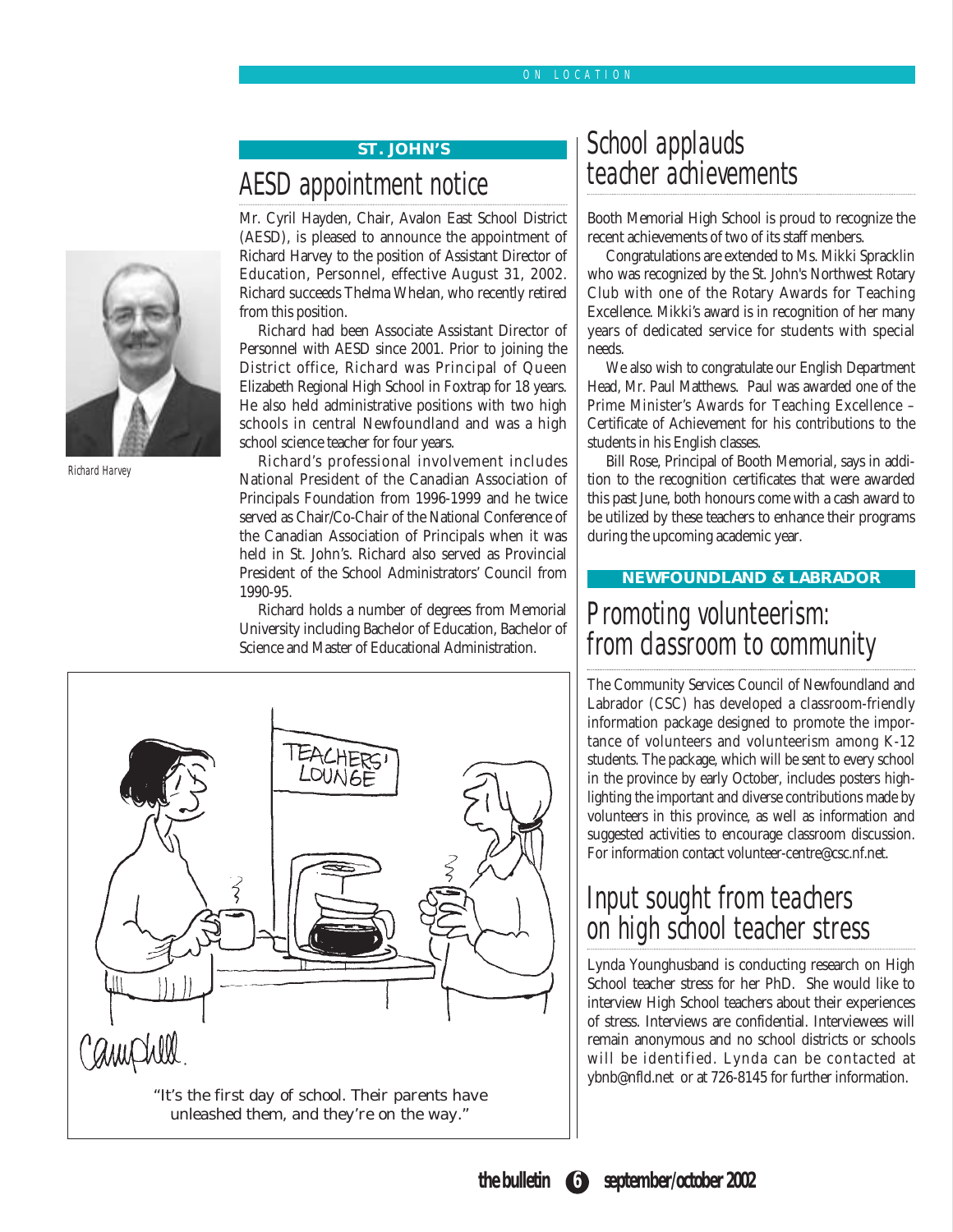### ON LOCATION

### **CANADA**

## Submissions sought for A&E Annual Teacher Grant Program

Marking its 10th year of recognizing teaching excellence and innovation in Canada, A&E Television Networks launched the 2003 A&E Canadian Teacher Grant Program in September. The national grant program is open to Canadian teachers from Kindergarten through Grade 12 and will honour and award teachers who develop creative and enriching methods of instruction inspired by quality A&E productions.

To participate teachers must create a unique classroom curricular program using A&E programming. Each entry will be judged by an independent panel of educators, education advocates and television professionals on the basis of three criteria: originality; how well A&E program(s) and resources are incorporated into the lesson; and how well the lesson relates to the subject or topics being taught.

Four grand prize winners will receive \$1,000 and an A&E video library (TV, VCR and collection of classic A&E videos) for their school; and four winners will receive \$500.

The deadline for submissions is April 11, 2003. Teachers may submit entries by fax at 212-210-1493 or by mail to A&E Canadian Teacher Contest, c/o Temple Scott Associates, 250 The Esplanade, Suite 301, Toronto, ON, M5A 1J2. The link for contest information is www.aande.com/class/canadianclass/grant.html.

## Author Janet McNaughton's book will be reprinted for January

The parent company of Stoddart Kids, publisher of *Catch Me Once, Catch Me Twice* and *To Dance at the Palais Royale* went bankrupt in August, leaving very limited numbers of books. The titles are being sold to HarperCollins Canada, and new mass market paperback editions of both books will be produced as soon as possible. *Catch Me Once* should be available by January. Author Janet McNaughton says that while the timing of this disruption could not have been worse, it will not happen again. Ms. McNaughton has updated her web site to provide new resources for anyone teaching *Catch Me Once*, including historical photographs and newspapers and links to related educational sites. More will be added in the coming weeks. That information can be found at http://avalon.nf.ca/~janetmcn/catinfo.htm.

# CBC is looking for your input

LEARNING CURVES Education in Atlantic Canada – is it making the grade?

CBC goes back to school this fall to learn more about the state of education (Grades 1 to 12) in Atlantic Canada. But before we even start, CBC Radio and Television would like to hear from you. Please give us your thoughts, story ideas, comments and suggestions.

Keep watching … CBC will be holding community events in your province to discuss and debate education issues that are important to your communities.

Call us toll free at  $1 - 888 - 368 - 1234$  or contact us through our website: **cbc.ca/learningcurves**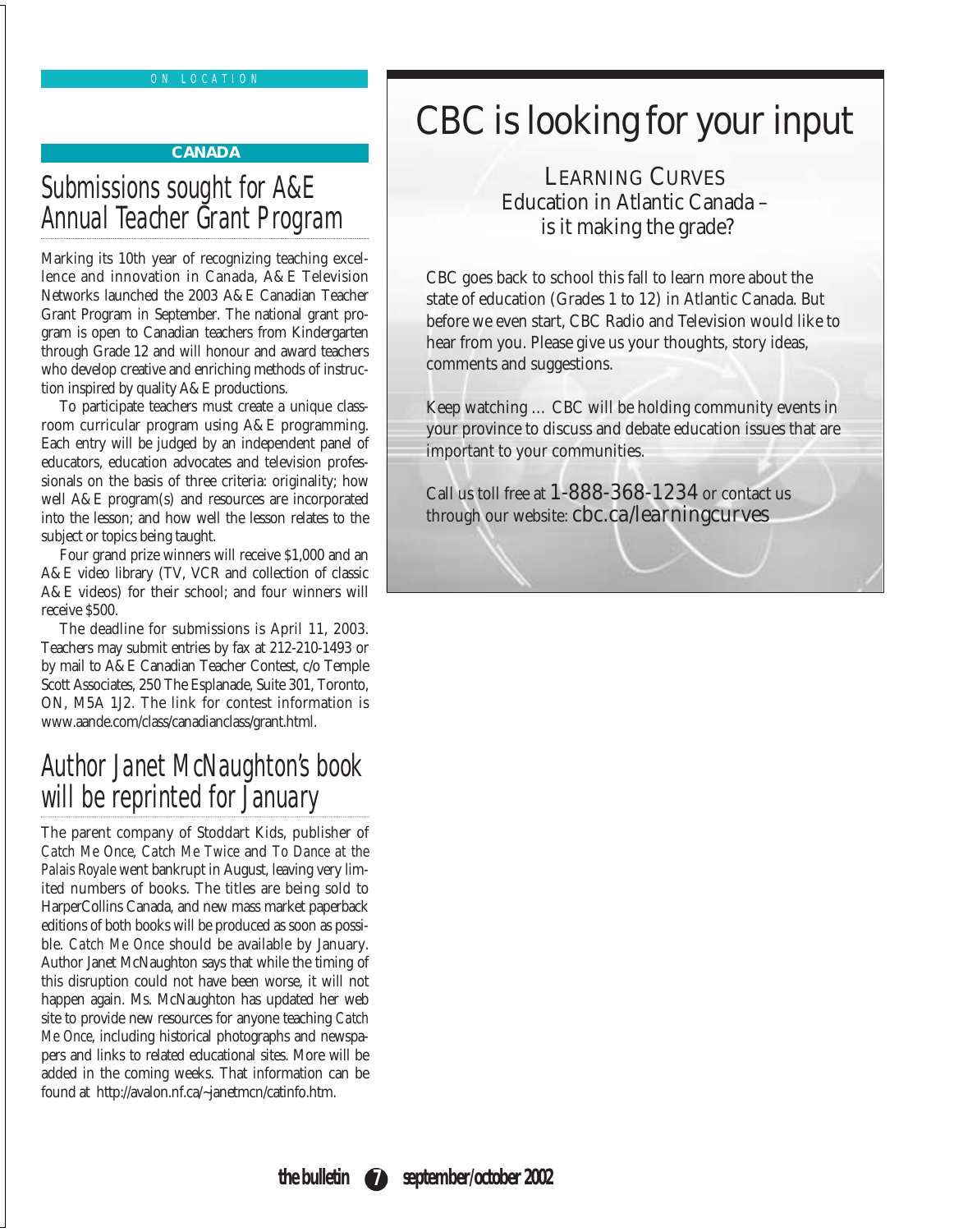

# You Can Make a Difference

*by* WINSTON CARTER

The school year brings with it many new and exciting challenges and rewards. To our new teachers, welcome to the teaching profession and the NLTA. The planning for the year has begun. exciting challenges and rewards. To our new teachers, welcome to the teaching profession and the NLTA. The planning for the year has begun. We are now all in overdrive and can hardly remember our summer vacation.

Your Provincial Executive Council held its planning and priorities meeting for the 2002-03 school year in mid August and unanimously supported four major priorities for this year: Quality of Teacher Work Life; Membership Involvement; Communications/Public Relations; and Teacher Accountability/Assessment/ Professionalism/Certification. We will keep you informed of activities re these priorities.

Recruitment and retention of teachers in this province will remain at a critical level until more supports are implemented at the classroom level. Teachers are currently spending far too much time in clerical/ technological areas to be fully effective in their areas of expertise. Lack of time and inservicing to do the job properly is leading to high stress levels and ultimately to teacher burnout. The three professional development/inservice days as per Article 28:01 of our current agreement *must* be used *in addition* to the amount of professional development/inservicing used by Boards last year. For school boards to merely maintain the status quo would be a very shortsighted approach to a major pedagogical need!

Much has been written of late about teacher accountability. Some provinces have gone as far as teacher testing while others insist on a maximum number of hours of professional development over a specified period of time. This year, while working in tandem with the Canadian Teachers' Federation, we will assist in the development of a policy on teacher accountability and assessment. As well, through our Department of Education Liaison Committee we will continue to monitor initiatives in the areas of assessment, accountability and professionalism.

In my travels I am a constant witness to the dedication, commitment and determination of invaluable strategies and instructional practices that our teachers routinely use in their daily work. As an Association we must do more to profile innovative teachers and teaching practices. Much can be gained from an awareness of what is going on within a single school (i.e. reporting), or among several schools (i.e. video teleconferencing) throughout our province.

The key to any strong and viable organization is membership involvement. The NLTA provides opportunities for members to have a direct say in how they want their Association to represent them. Your School Representative has the responsibility for taking your issues/concerns to the Branch executive. Article 5 of the current collective agreement provides members with the opportunity to serve on a school board-teacher liaison committee where local school issues may be addressed. Your Branch President is a member of a Provincial Joint Council (consisting of Provincial Executive Council and Branch Presidents), and you have the opportunity to become a delegate at our BGM which is held during the Easter recess.

You are also reminded that during the second week of May 2003 all teachers will be able to exercise their democratic right and decide who will lead this Association for the next two years. It is the first time in our 112 year history that our entire membership will vote on their choice of President and Vice-President. In the coming months we will be working very closely with our Branch Presidents/School Representatives to ensure that all aspects of this vote is completed in a most expedious manner.

So thank you for choosing the teaching profession as a life-long career. You now owe it to yourself to get to know how the system works and how best you can make a positive difference.

During the CTF AGM held in St. John's this summer, I was acclaimed as one of the four vice-presidents of the Canadian Teachers' Federation. This new appointment will afford me the opportunity to participate in leading-edge thinking of where we are going at the national level and how we can best serve our members at the provincial level.

I am looking forward to this year with a great deal of optimism. During my first term in office the President's visitation program had taken me into many of your schools. Again this year I am looking forward to meeting or becoming reacquainted with you in the coming months. Best wishes for a successful year.

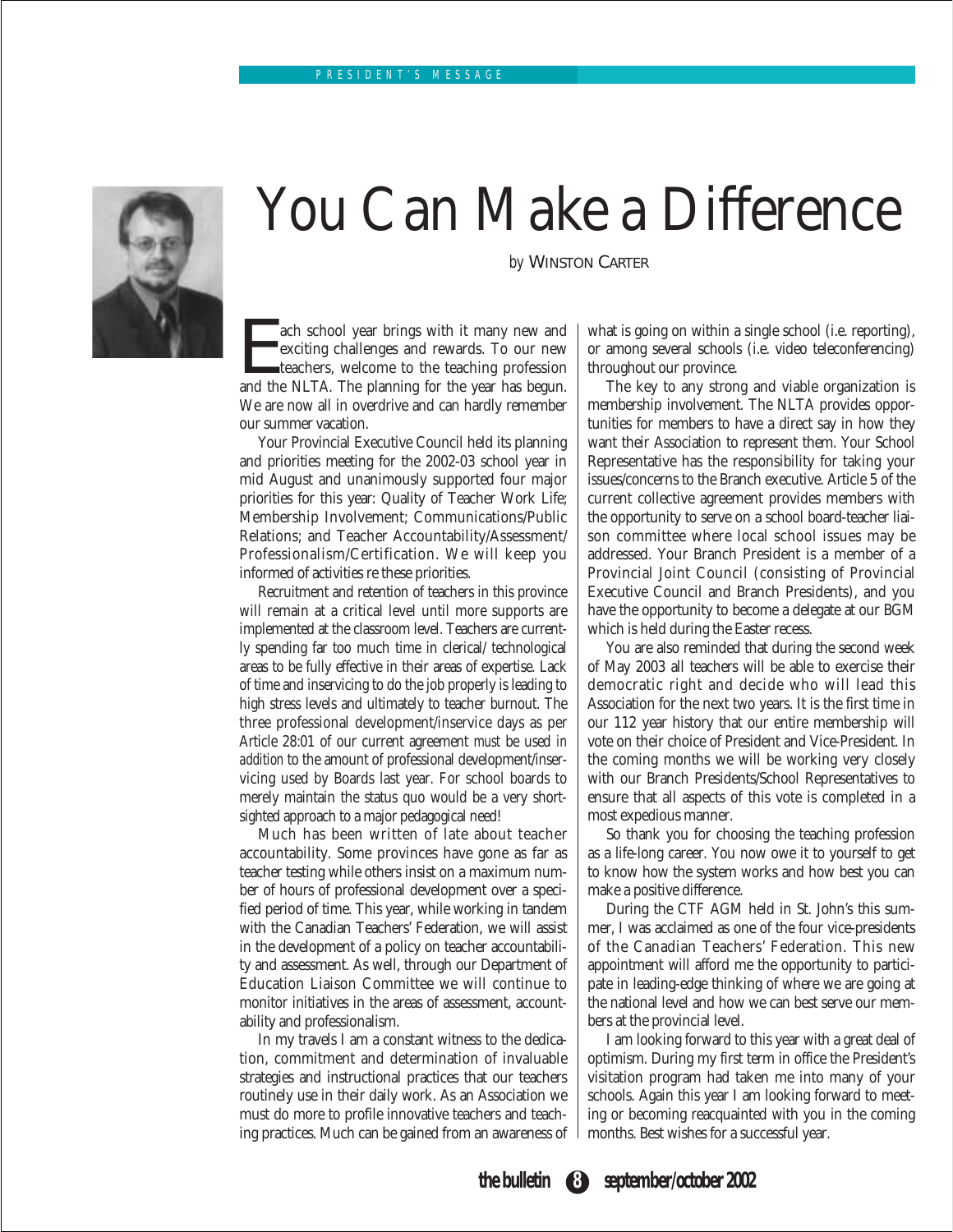# Challenges and **Opportunities**

*by* EDWARD HANCOCK

To all our members, may I offer a most sincere "wel-<br>come back" at the beginning of another school year. I trust the summer was relaxing and enjoyable for all and that the school year which has just begun will be a rewarding one.

It is important that we try to begin each new school year by keeping foremost in our minds how essential the process of education is to society and to the individuals in our care, and by recognizing the challenges and opportunities inherent in our own role in that process. This past summer I had the opportunity to hear Rex Murphy address the delegates at the AGM of the Canadian Teachers' Federation in St. John's. Rex, in his usual inimitable style, spoke eloquently and passionately on the "sacred function" of education and its absolutely critical importance to the functioning of the entire democratic society. It is impossible to capture in a few sentences, but his thoughtful and thought-provoking message was that teaching and learning, education and schools, are not the ornaments, they are the very essence, of human existence. Education goes to the heart of the functioning of society and is not, nor should it be allowed to become, a one-dimensional preparation for employment.

I believe that, as teachers, we constantly need to be re-reminding ourselves of the importance of our role in the great enterprise of education. Such is even more critical when we feel threatened to be overcome by the mundane, the trivial, the nonessential parts of our work and seem to be losing sight of what we are really doing. As one teacher said to me, "If I could just be left alone to teach, we can make magic happen in that classroom."

That brings us around to a consideration of the quality of teachers' work lives and how that quality is affected and imposed upon by so many different variables. That issue continues to be one of your Association's priorities for this year and it will continue to occupy our time and energy, as it does for all the teachers' associations across Canada who are wrestling with the same concerns.

Those of us who have been involved in this profession for any period of time recognize that teaching is not a "job" which you pick up when you enter your place of work in the morning and leave behind when you exit the building in the afternoon. Quite the opposite is true. It can, and often does, become all consuming. If we are truly professional, we are constantly assessing and critiquing our own work and seeking the advice and input of others to refine and improve that last lesson, that last class or that last unit of work. It is axiomatic then that the work is never "done" in the true sense of the word. The secret to surviving as a teacher is, I believe, to set an honest and defensible boundary for the amount of work we give to ourselves; a boundary that ensures that necessary tasks are completed to a professional degree, but that also recognizes that perfection is rarely attained. It should be a boundary that also makes allowance for the fact that there is life outside the classroom door. We must each set parameters around what constitutes an honest, professional day's work; no one else will do it for us.



1. Take a major slug of humility. My day, today, is just one of billions that are being lived. The world will not end if I don't get everything done today.

2. Don't hug a grudge to death. There will always be those who will mistreat others or let them down. While that might guide your dealings with them in the future, the point of forgiving and letting a grudge go is to let yourself off the hook.

3. Be realistic. Setting impossible goals helps no one at all, least of all yourself. Do what you reasonably can and focus on those things you've established as the most important priorities.

4. Get enough rest. Working seven days a week and sleeping fewer hours than you require each night is a template for self-destruction.

5. Laugh at yourself. Look for the humor in unsettling situations. Be gentle with yourself in accepting your own foibles and mistakes.

Consider making it your "new year's" resolution to keep such life lessons in mind as you make your way through this school year. I pledge to you the commitment of all of your staff at 3 Kenmount Road to providing you with the highest possible level of service and representation as you carry out your part in the critical enterprise of education.

**the bulletin 9 september/october 2002**

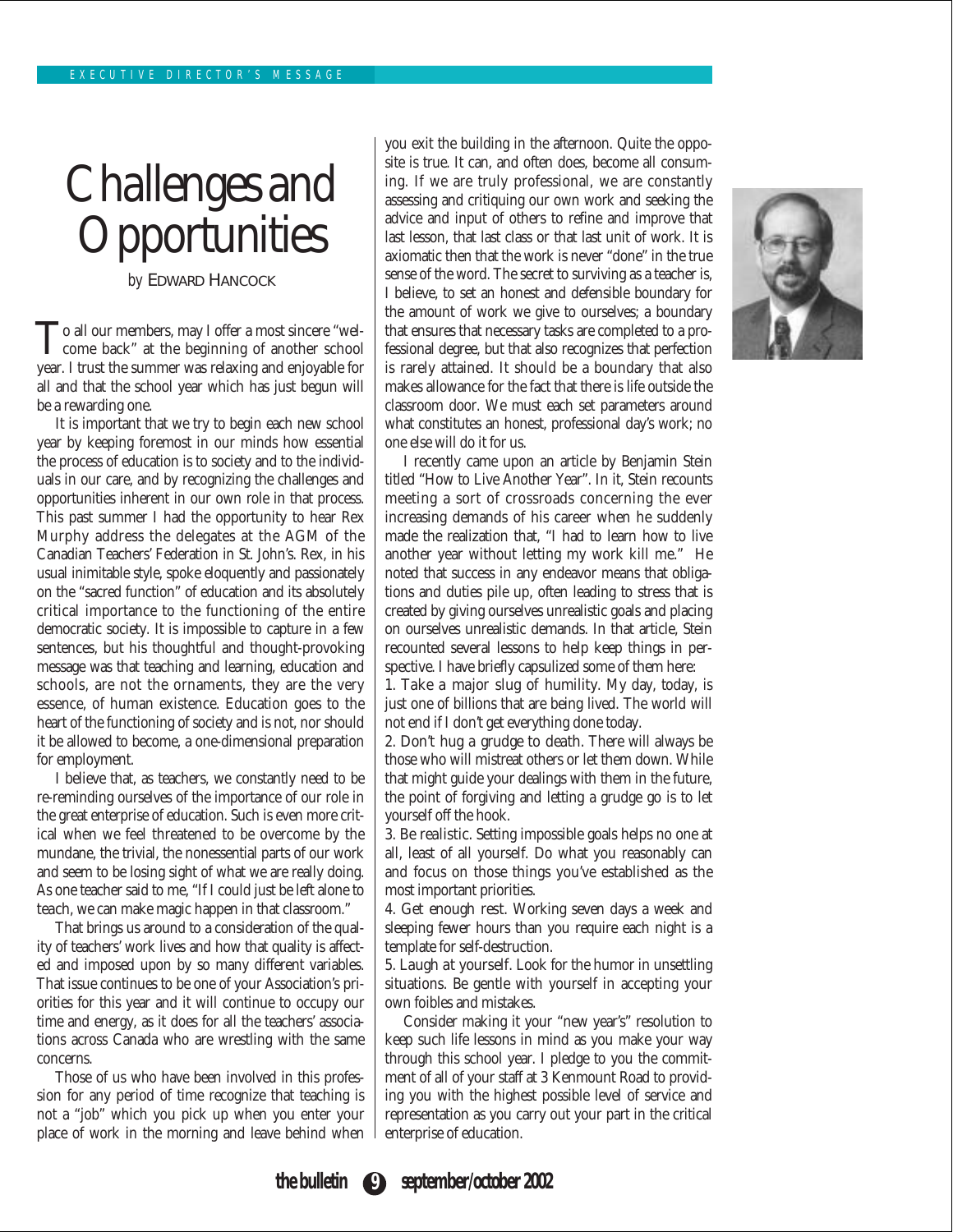# National Public Opinion Poll Results Released at CTF AGM

dvancing Public Education was the theme of<br>the 82nd Annual General Meeting of the<br>by the Newfoundland and Labrador Teachers' the 82nd Annual General Meeting of the Canadian Teachers' Federation (CTF) hosted by the Newfoundland and Labrador Teachers' Association in St. John's, July 11-13, 2002.

Approximately 200 teacher leaders from across Canada met to discuss and adopt resolutions of importance to Canadian teachers at this annual event which is both an education forum and a business meeting.

"For the last 82 years, CTF has been the voice of Canadian teachers promoting quality public education on the national and international scene," says CTF President Doug Willard. "It is crucial that this national voice remain strong, relevant and that it continue to work towards promoting an even stronger public education".

Yukon Teachers' Association President Terry Price, currently serving as one of CTF's Vice-Presidents, was elected by acclamation to the position of Presidentdesignate. Price has been known for her strong working knowledge of the issues facing educators locally, nationally, and internationally.

"I am passionate in my desire to protect and advance a strong public education system and the teaching profession," says Price. Prior to her election as YTA President, she worked as a student counsellor at Porter Creek Secondary School in Whitehorse, Yukon.



CTF Executive Committee 2002-03: Back row (l-r): V.P. Peter McCue (BCTF); President-designate, Terry Price (YTA); V.P. Winston Carter (NLTA). Front row (l-r): V.P. Roger Régimbal (OTP); CTF President, Doug Willard; CTF General Secretary, Julius Buski; and V.P. Wayne Clements (STF).

Her 25 years teaching have seen her teach in British Columbia as well as Faro and Whitehorse in Yukon. Price will assume her responsibilities as CTF President in July 2003 when the current president, Doug Willard, ends his term. Willard will then continue to sit on the Executive Committee as Past President. The CTF Presidency is a two-year, non-renewable term.

Other members of the CTF Executive Committee who were acclaimed are: Winston Carter, Newfoundland and Labrador Teachers' Association; Wayne Clements, Saskatchewan Teachers' Federation; Peter McCue, British Columbia Teachers' Federation; and Roger Regimbal, Ontario Teachers' Federation. All will serve as vice-presidents during 2002-03.

One of the highlights of the AGM was the releasing of a public opinion poll which shows that 80% of Canadians support increased funding for elementary and secondary schools. The findings of CTF's *National Issues in Education Poll*, one of the largest on public education in Canada, are based on interviews with 2,265 adults throughout the country and was conducted by Vector Research and Development in early May 2002.

When asked to rank the highest spending priority, 'class size reduction' was named as the number one priority by those surveyed. To support this point, seven in 10 Canadians believe that reducing class sizes would make a big improvement in the quality of teaching in schools in their community. Furthermore, 60% of those surveyed believe that class size is very important in judging or evaluating publicly funded schools in their community.

"These poll results are clear," states CTF President Doug Willard. "Canadians value their education system and recognize that cuts in public funding for education are hurting the learning conditions of our children, which is why they must be reversed. Far too many cuts have been made under the guise of improving the quality of public education when, in fact, they have been made because of fiscal restraint."

Other sessions at the AGM included an address by social commentator and editorial journalist Rex Murphy; a presentation on teacher supply and demand by Dr. David Dibbon, Assistant Professor with the Faculty of Education at Memorial University; and, an

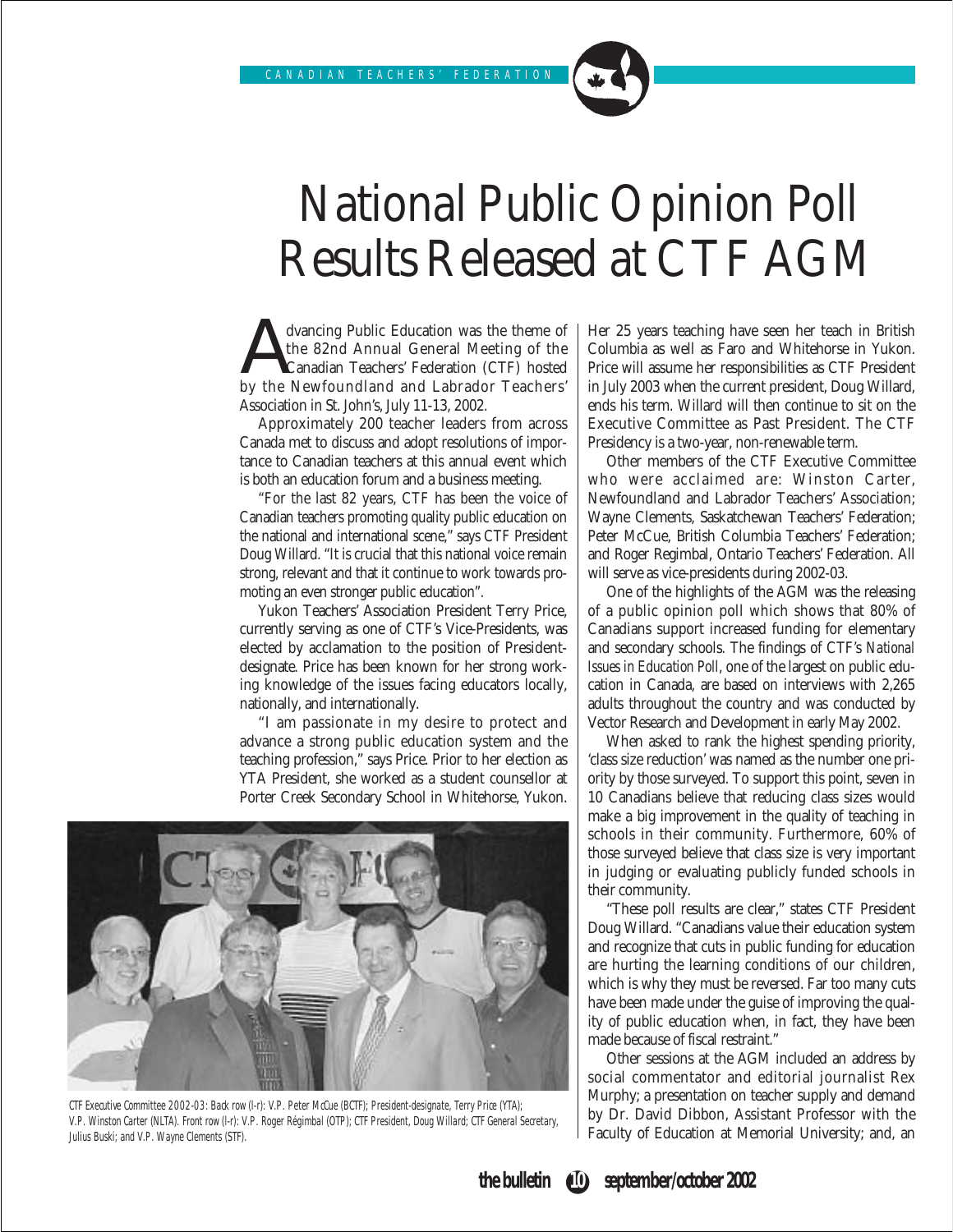#### CANADIAN TEACHERS' FEDERATION

international panel discussion on Women in Education and Women's Networks.

Two Special Recognition Awards were presented at this AGM. One of these went to Jim MacKay, former Executive Director for the Nova Scotia Teachers Union. Mr. MacKay has spent 35 years supporting public education and served on many CTF committees as well as being the Resource Person to CTF's John M. Thompson Fellowship Program. The other award went to Terry Mangan, former Deputy General, Ontario English Catholic Teachers' Association. Mr. Mangan has contributed greatly to improvements in teachers' collective rights and welfare and has been devoted to the process of improving pension plans for teachers.



CTF President Doug Willard addressed delegates and released results of the public opinion poll.

CTF is the sole national organization whose mandate is exclusively dedicated to the economic and professional well-being of teachers in Canada and to the promotion of public education. CTF, the voice of 240,000 teachers in Canada, is represented on the Executive Board of the 24-million member Education International. CTF coordinates the sharing of ideas, knowledge and skills among the 14 provincial and territorial Member organizations throughout Canada.

The 2003 CTF Annual General Meeting will be held in July 2003, and will be hosted by the New Brunswick Teachers' Association.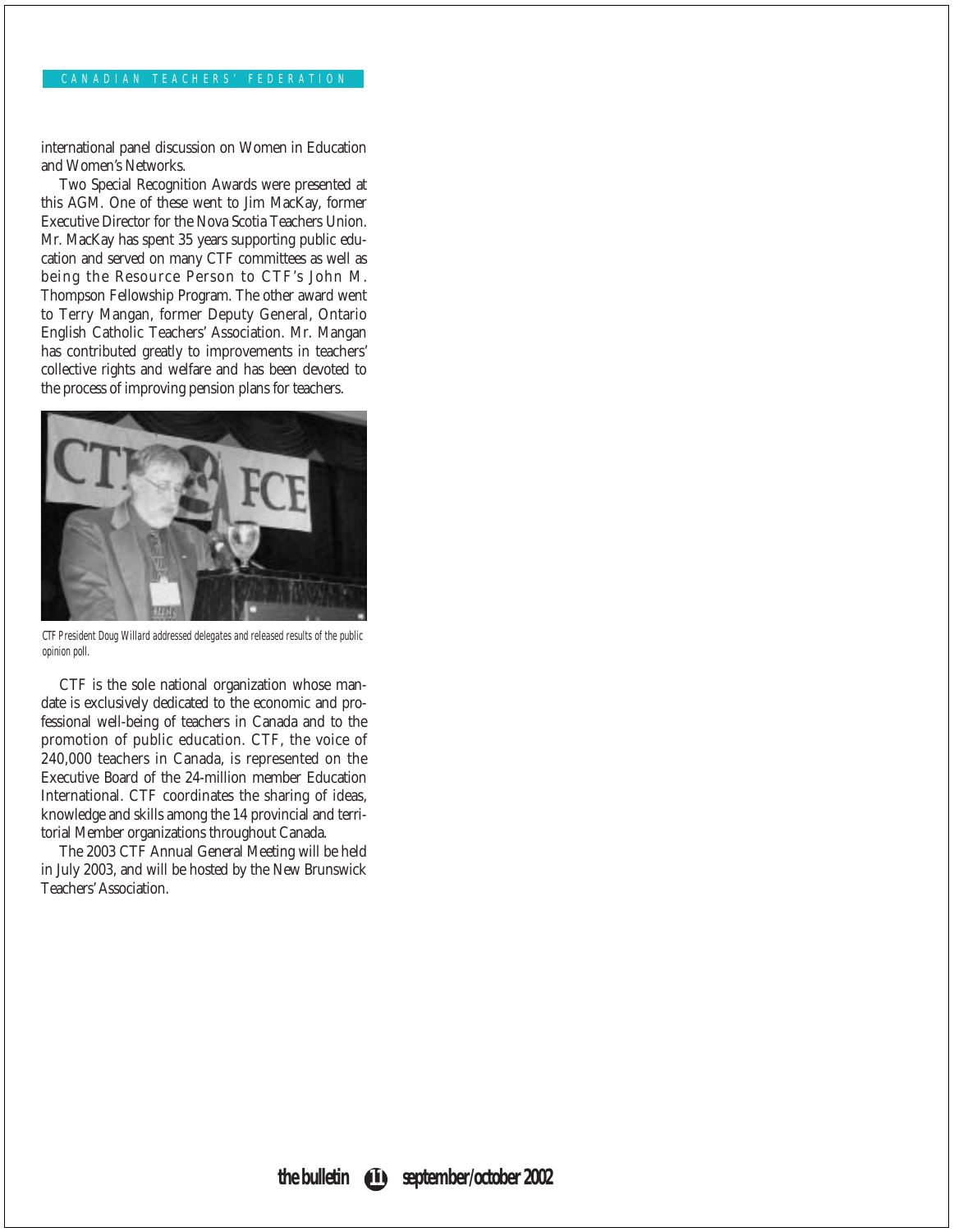

# Employment Insurance Update

*by* STEFANIE TUFF

S many of our members are likely aware,<br>replacement or term contract teachers often<br>tion when applying for Employment Insurance (EI) replacement or term contract teachers often experience considerable difficulty and frustrabenefits during the summer months. This is especially true for those who have already accepted a contract for the following September at the time they make their EI claim. The purpose of this article is to shed some light on a confusing situation and to provide an update regarding the implications of a recent Federal Court of Appeal ruling on this issue.

**"**Over the past few years, the NLTA has provided legal assistance to quite a number of teachers for EI appeals on the issue of summer benefits for replacement teachers who had accepted teaching contracts for the subsequent school year.**"**

• if the teacher was working on a casual or substitute basis; or

• if the teacher qualifies for EI benefits on the basis of employment in an occupation other than teaching.

Over the past few years, the NLTA has provided legal assistance to quite a number of teachers for EI appeals on the issue of summer benefits for replacement teachers who had accepted teaching contracts for the subsequent school year. Our solicitors have argued that these teachers would fall under the first exception in that their replacement contract for one year had terminated and the new contract would not take effect until the following September. The Employment Insurance Commission's initial decisions on eligibility and appeals to the Board of Referees and Umpire levels did not resolve the issue. The appeals that were heard resulted in inconsistent outcomes in cases that are, for the most part, based on very similar facts. Due to the number of appeals involved and the lack of consistency in appeal decisions, the NLTA decided, based on legal advice, to take one "test case" to the Federal Court of Appeal to get a final decision on this issue. The Commission and the NLTA agreed to put other ongoing cases on hold pending a decision in this appeal.

The case in question involved a teacher who had been hired for a full-year replacement position that ended on June 25, 1999. Just prior to that date, he accepted a further full-year replacement position for the 1999/2000 school year. The teacher applied for but was denied EI benefits for July and August of 1999. His appeal to the Board of Referees was successful but the Commission appealed to the Umpire and the decision was reversed. The Federal Court of Appeal heard the teacher's appeal on June 26, 2002 and upheld the Umpire's decision. The Court held that, in light of the Schools Act, 1997 definition of a "school year" – July 1 of one year to June 30 of the following year – and the fact that the new contract was accepted prior to the expiry of the old one, the teacher was not unemployed during the summer of 1999 and was not entitled to EI benefits during that time. The Court also found it significant that the teacher received "holdback" pay during the summer. They felt this was a clear indication that the teacher's contract remained in force as he would have had a valid action against his employer had he not received payments in July and August. It is interesting to note that, at the appeal before the Umpire, the NLTA solicitors provided evidence from the school board in question stating that the board did not consider the teacher's new contract to commence until September. However, the Court felt that the wording of the Schools Act, 1997 definition was a determinative factor.



The Employment Insurance Regulations state that, in general, teachers are not eligible to receive EI benefits during the "non-teaching periods" (Christmas, Easter break, July and August) unless they meet one of three exceptions, which are:

<sup>•</sup> if the teacher's contract of employment for teaching has terminated;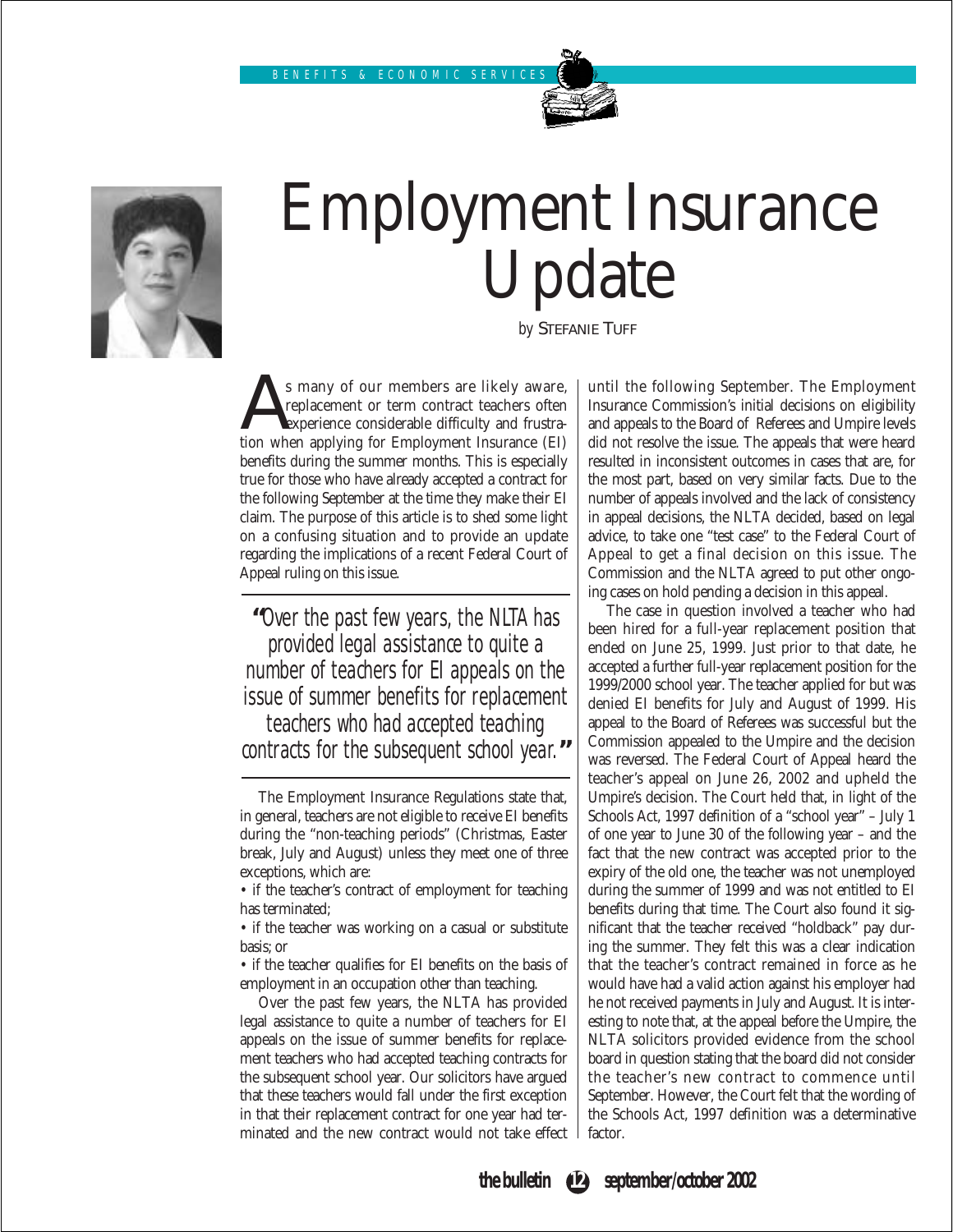The NLTA has consulted with its solicitors regarding the implications of this decision. It is highly unlikely that the Federal Court of Appeal decision, which was unanimous, could be successfully appealed to the Supreme Court of Canada, or that leave to appeal to this level would even be granted. The Federal Court of Appeal ruling is binding and, based on our solicitors' advice, future cases will be dealt with in the following manner:

• legal assistance for EI appeals will not be provided in cases involving replacement teachers seeking summer benefits who have been in a full-year, full-time replacement position and have accepted a contract for the following school year;

• requests for legal assistance for EI appeals from replacement teachers who have not been in a full-year or full-time (½ time, etc.) position and have accepted a contract for the following school year will be considered on a case by case basis in consultation with the NLTA's legal advisors;

• legal assistance for summer benefits EI appeals will be available to replacement teachers who do not obtain a position during the summer for the following school year.

This issue is not unique to Newfoundland and Labrador and there is currently a case from Alberta awaiting a hearing date from the Federal Court of Appeal. Due to their similar use of term contracts, the Commission has placed all appeals from Manitoba on hold pending a decision in the Alberta case. The NLTA, along with representatives from all provincial teachers' associations, is involved in efforts being made by the Canadian Teachers' Federation to develop a proposal to take to Human Resources and Development Canada to lobby for changes to policy and/or regulation that would provide a more fair and consistent approach to these types of cases.

*Stefanie Tuff is an Administrative Officer in the Benefits and Economic Services Division of the NLTA. If you have any questions regarding your EI claim, or are considering filing an appeal to the Board of Referees or Umpire, please contact Stefanie by calling 726-3223 or toll free at 1-800-563-3599, ext. 232.*

**the bulletin 13 september/october 2002**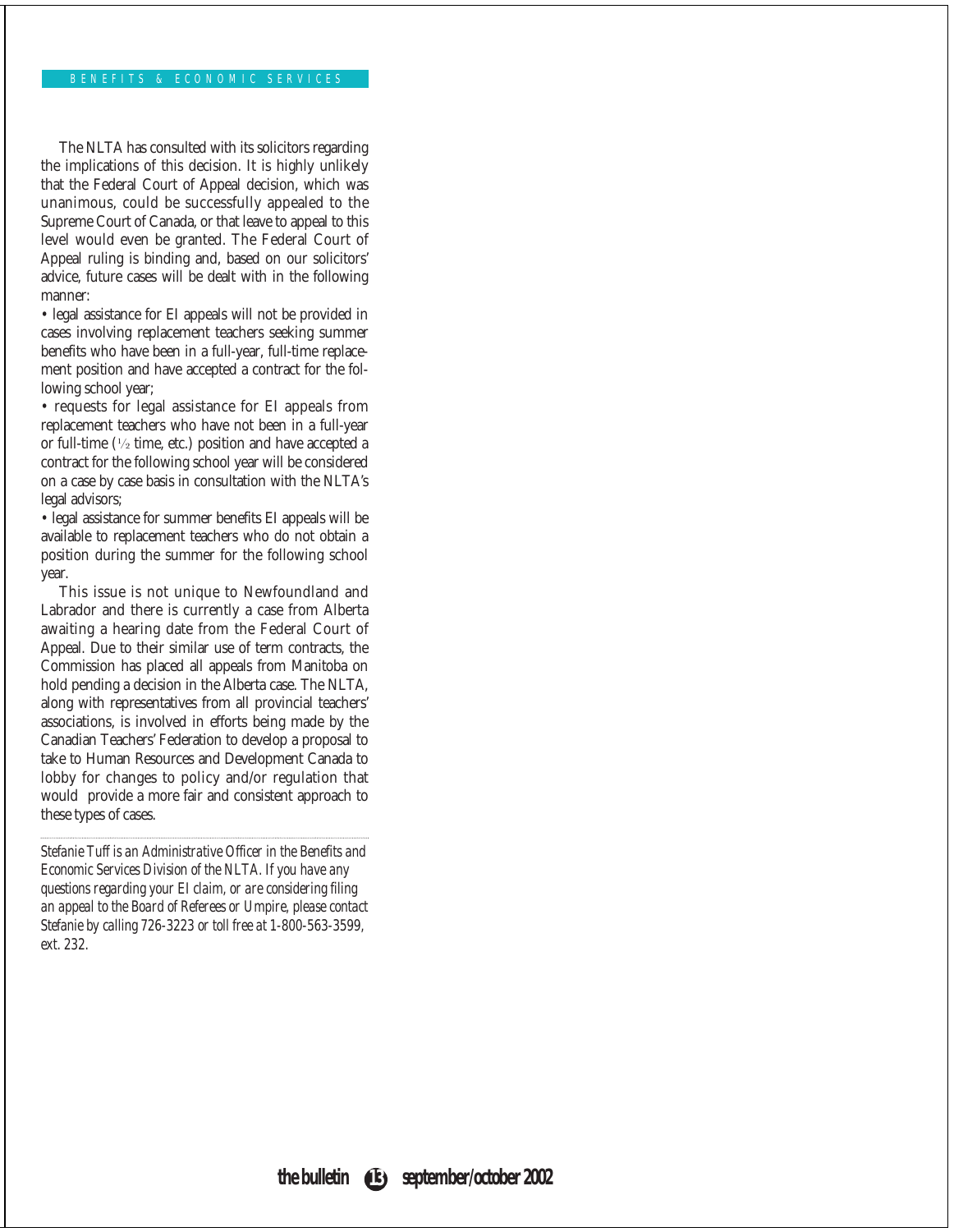# *An Overview & Update* School Board-Teacher Liaison Committees

*by* STEFANIE TUFF

Article 5 of the Provincial Collective Agreement<br>
(Article 16 of the Labrador West Collective<br>
School Board-Teacher Liaison Committee for each (Article 16 of the Labrador West Collective Agreement) provides for the appointment of a school board. The purpose of the Liaison Committees is to provide, through discussion, the opportunity for teachers to have direct access to and get responses from representatives of their employer regarding any questions or concerns surrounding the teaching and learning situation, or other matters of mutual interest and concern at the school level. Liaison Committees are intended to be advisory in nature and often act as sounding boards for ideas when a school board is developing policies on educational issues or on matters affecting the working conditions of teachers. However, Liaison Committees are not intended or permitted to deal with grievances nor discuss the modification of the Collective Agreement or any other matter properly left to the normal collective bargaining process. The Collective Agreement provides for an equal number of school board and teacher representatives on the Liaison Committees. Teacher representatives are appointed by the NLTA through the Membership and Benefits Services Committee and are selected from the branch presidents (or designates) of the branches operating within the boundaries of the school board.

The 2001-02 school year was a busy one for the Liaison Committees, especially in the midst of contract negotiations. Unless otherwise agreed by the committee members, meetings take place three times per year, normally after school hours. Some of the main topics and issues that were discussed and addressed during the past year include: Occupational Health and Safety requirements; school board policies on school closures for weather reasons; concerns regarding the cost of fuel and other amenities and the availability of housing for teachers in Labrador; air quality in schools; substitute teacher hiring practices, and the availability of substitutes and substitute days; professional development/in-service issues; school opening/closing and holiday schedules; concerns regarding the implementation of the Pathways program; protocol for dealing with parental complaints/concerns; school needs in the areas of technology, text books, resources, repairs, etc. The evaluation reports filed with the NLTA by the Liaison Committee teacher representatives at the end of the past school year indicate that solutions were reached for many of the issues raised at the meetings, while others were partially resolved or remain topics for ongoing discussion.

The most important aspect of School Board-Teacher Liaison Committees is the opportunity they allow for teachers to provide input to their school boards on issues that impact on their day to day work lives. However, in order for Liaison Committees to play a meaningful role, they must be kept informed of current issues and concerns that teachers have. Teachers who would like a certain topic to be raised at a Liaison Committee meeting should communicate this to their school representative. There is a form available for this purpose which can be obtained from your school representative or on the NLTA website under the heading of Publications (www.nlta.nf.ca). School representatives will then bring teachers' concerns to the attention of the branch president who, if he/she is not a member of the Liaison Committee for the current year, will ensure that the issue is forwarded to a member of the Committee for inclusion on the agenda for the next meeting.

A listing of School Board-Teacher Liaison Committees will be published in a future edition of *The Bulletin*. If you require any specific information regarding School Board-Teacher Liaison Committees, please contact Geralyn Costello, Assistant to the President, by calling 726-3223 or toll free at 1-800-563-3599, ext. 222, or Stefanie Tuff, Administrative Officer, in the Benefits and Economic Services Division, ext. 232.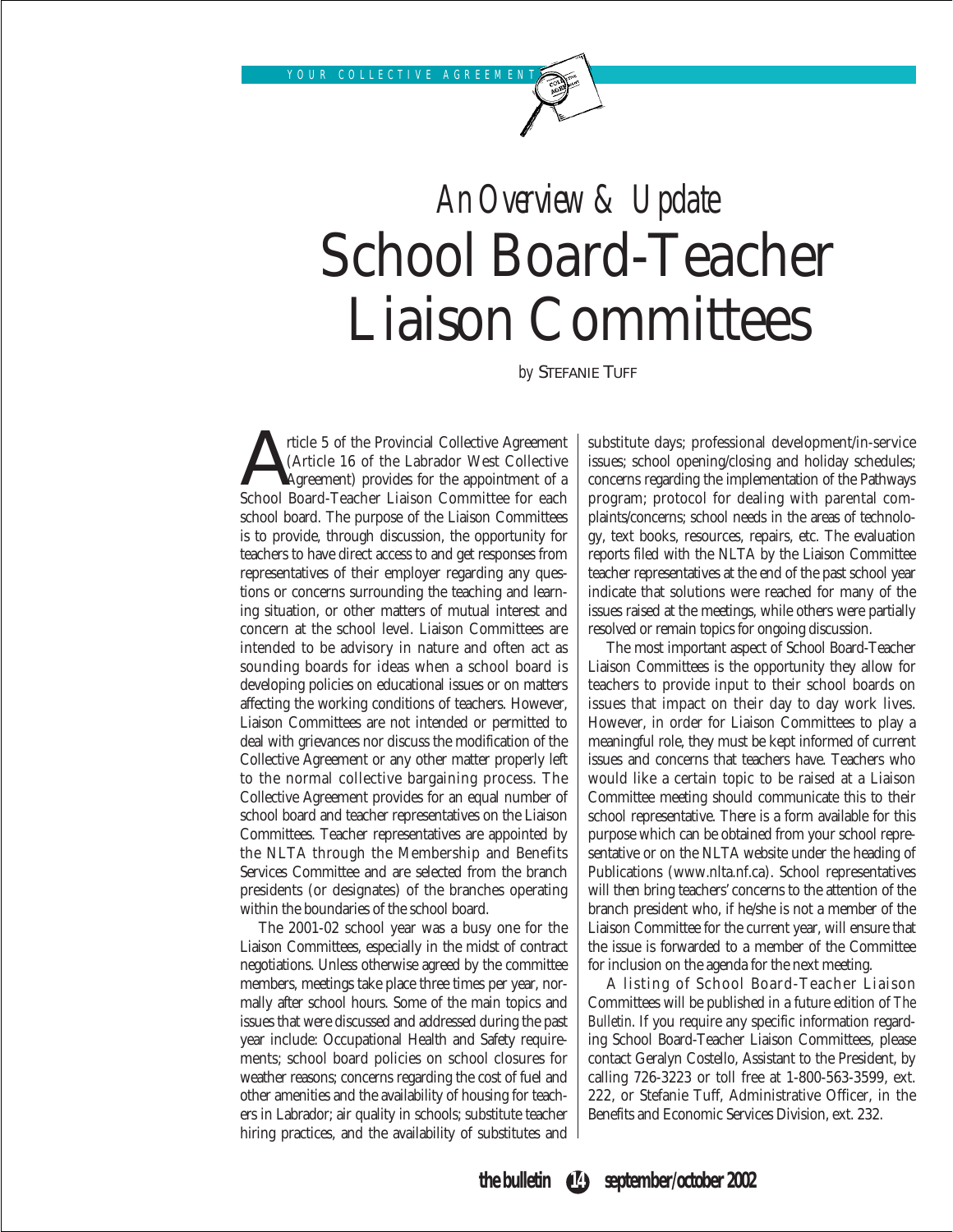# The Dilemma of Rising Health Insurance Premiums

*by* DON ASH

Workers and employers are becoming<br>
of health insurance premiums. The NLTA<br>
Health Insurance Plan has experienced premium rate increasingly alarmed at the escalating cost of health insurance premiums. The NLTA increases in each of the last four years, and annual premium increases in the range of 20% are expected for the foreseeable future if health insurance benefits are to be maintained. This article will discuss some of the reasons for these increases and the dilemma faced by Trustees in attempting to meet the conflicting interest of teachers in maintaining/increasing benefits and reducing/maintaining premium rates.

Phone calls to the NLTA Office indicate a general misunderstanding of the business of group insurance. NLTA owns the Health Insurance Plan. Government contributes 50% of the premium as per the Collective Agreement. The Health Plan is insured by Manulife Financial. Johnson Incorporated pays the claims, administers the plan, and provides consulting and brokerage service to the NLTA. Quite simply, the premiums paid by teachers must equal the claims paid out to teachers plus expenses. Over 93% of premiums go directly to paid claims while 4% of premiums are paid to Government in premium tax. Less than 3% of premiums go to expenses and commissions paid to the insurance underwriters.

Prescription drugs comprise almost 83% of the total claims under the NLTA Group Insurance Health Plan. Approximately \$8M was paid to teachers for prescription drug claims in the 2001-02 school year. This figure is expected to increase significantly for the foreseeable future. Some of the reasons for the increases in health insurance claims are discussed in the following paragraphs.

### Increased utilization of health insurance plan by NLTA members

Demographics of the NLTA Health Insurance Plan show an increasing age of insured members. As our members age, the use of prescription drugs increases. In 2001-02, teachers on pension received \$1.27 in claims for every \$1.00 paid in premium. Active members received .71¢ in claim for every dollar paid in premium. The following table of the top five NLTA drugs illustrates the pressure on premiums.

| <b>TOP 5 NLTA DRUGS</b> |                       |               |  |
|-------------------------|-----------------------|---------------|--|
| Drug                    | <b>Amount Claimed</b> | Cost per Pill |  |
| Losec (delayed)         | \$366,070             | <b>S2.16</b>  |  |
| Lipitor                 | \$203,480             | \$1.81        |  |
| Paxil                   | \$162,207             | \$1.66        |  |
| <b>Zocur</b>            | \$155,976             | <b>S2.12</b>  |  |
| <b>Celebrex</b>         | \$147,811             | \$1.27        |  |

In 1996, drugs for cholesterol, antidepressants, ulcer, arthritis, and blood pressure accounted for 24.8% of drug costs in Canada.

In 2003, these drugs are predicted to account for 56.5% of drug costs in Canada.

The following illustrates the rapid growth of prescription drug costs in Canada.

| YEARS     | <b>CANADA - ANNUAL DRUG COST</b> |
|-----------|----------------------------------|
| 1950      | <b>S100M</b>                     |
| 1951-1960 | <b>S150M</b>                     |
| 1961-1970 | <b>S370M</b>                     |
| 1971-1980 | S1.2B                            |
| 1981-1990 | S3.5B                            |
| 1991-2000 | S9.5B                            |
| 2001-2010 | <b>\$30B</b>                     |

New more expensive prescription drugs with no generic substitution and direct to consumer advertising are creating demand for these drugs. One only needs to turn on the television to witness the advertising of new and expensive drugs being developed by the Pharmaceutical companies. Patent protection prevents



**the bulletin 15 september/october 2002**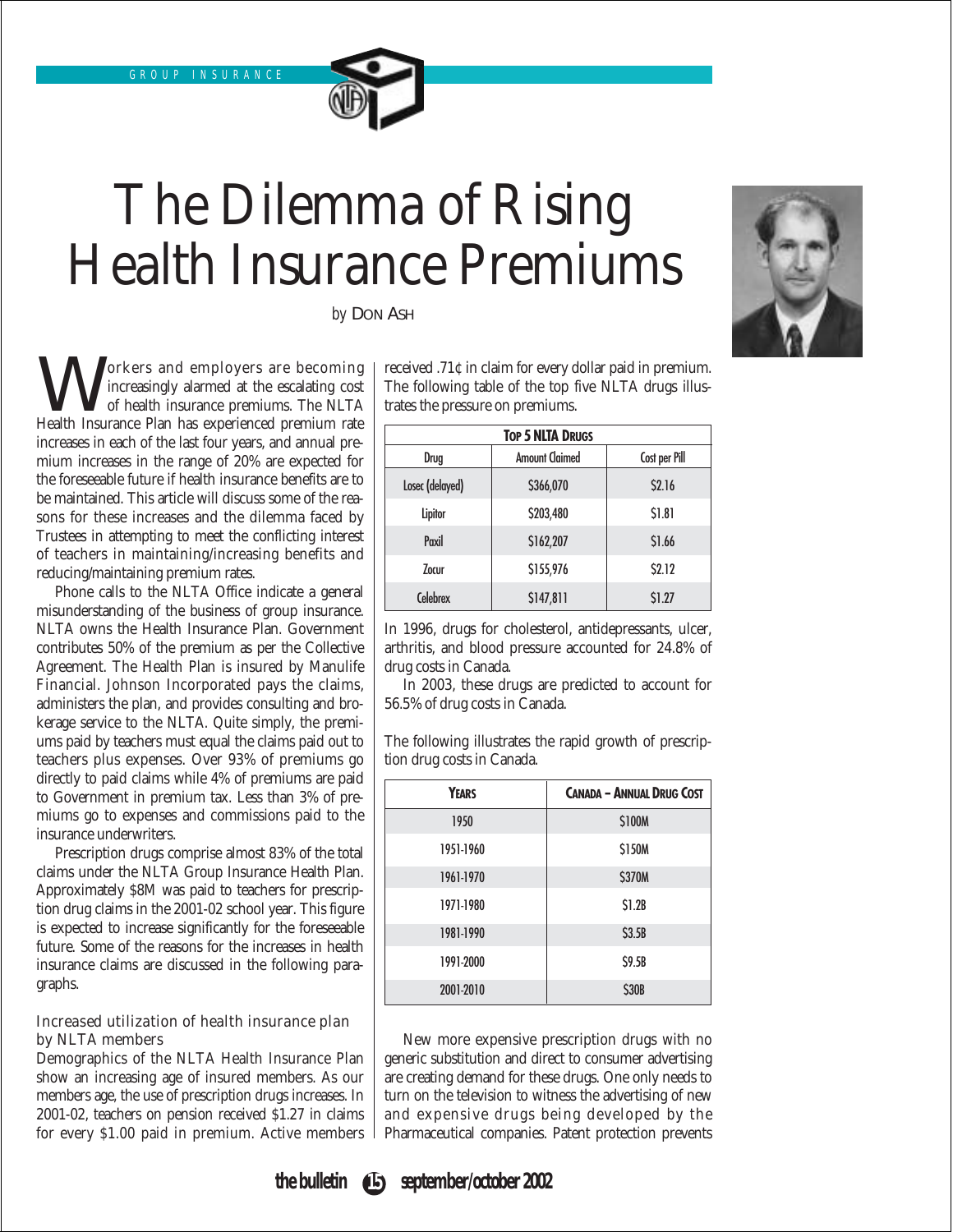### GROUP INSURANCE

the introduction and substitution of cheaper generic drugs. Celebrex is one such obvious drug recently introduced and already the fifth largest drug claim under the NLTA plan. The following table illustrates several of the expensive drugs covered by the NLTA plan recently.

| <b>NEW DRUGS COVERED</b> |                       |               |
|--------------------------|-----------------------|---------------|
| Drug                     | <b>Amount Claimed</b> | Cost per Pill |
| Neupogen                 | \$74,611              | \$187.93      |
| <b>Betaseron</b>         | \$59,381              | S119.96       |
| <b>Rebif</b>             | \$40,388              | S144.58       |
| Avonex                   | \$17,833              | \$371.53      |

### Downloading from the Public Plan (MCP)

Shorter stays in hospital where drugs are provided through MCP are increasing costs for private insurance plans. Patients are now leaving the hospital to recover at home with prescriptions in hand. In some cases (Remicade for example) patients are being asked to bring their drugs to the hospital when they come for treatment.

### Lack of understanding by members of the health insurance plan

Some members have suggested that one should only take out claims equal to what an individual pays in to the Health Insurance Plan. Complaints are received that "I haven't made any claims this year, so why should my premiums increase?" The philosophy of group insurance is that members in good health subsidize those in poor health providing catastrophic protection for all members. The following information regarding payouts last year to NLTA members in drug claims alone illustrate the importance of health insurance coverage. Some of our individual members who are already under the pressure of poor health would experience financial disaster.

#### **CATASTROPHIC DRUG USAGE**

Annual Drug Payout:

- $\bullet$  > \$20,000 8 members
- Between \$10,000 and \$20,000 27 members

About 50% of the phone calls received at the NLTA regarding health insurance are requests for increased level of coverage – glasses, physiotherapy, over-thecounter medications, transportation, home care, etcetera. The other half of calls received are requests for lower premiums or complaints about rising premiums. The two types of requests are mutually exclusive. Trustees have made a decision to maintain current benefits (despite Government pressure to reduce benefits) and premium increases are necessary just to accomplish the status quo.

There is little comfort in the fact that all Group Insurance Plans in North America are experiencing similar pressure on premiums and benefits. The challenge for Group Insurance plans is to maintain a reasonable coverage for the membership at a reasonable cost. Pressure will mount for Group Insurance plans to change or reduce benefit coverage to encourage less use of drugs or to limit the type of drugs covered. The options available to NLTA Group Insurance Trustees are limited and include the following:

#### **OPTIONS**

- Continue plan design with 20% + annual premium increases for the foreseeable future.
- Attempt cost containment through membership education, wellness promotion.
- Attempt cost containment through plan design changes managed formulary/special authorization.
- Reduce benfit co-insurance, eg. 70 to 30 percent.
- Strip benefits like vision care, transportation, and hospital care.
- Experience rate premiums of retirees separate from actives.

**T**he dilemma for Group Insurance Trustees is to provide the coverage which teachers desire and at the same time maintain a reasonable premium, which Government will continue to agree to co-pay. NLTA Trustees will continue to address these challenges on behalf of teachers of Newfoundland and Labrador, both active and retired. In the meantime, premiums will continue to rise.

*Don Ash is an Administrative Officer in the Benefits and Economic Services Division of the NLTA.*

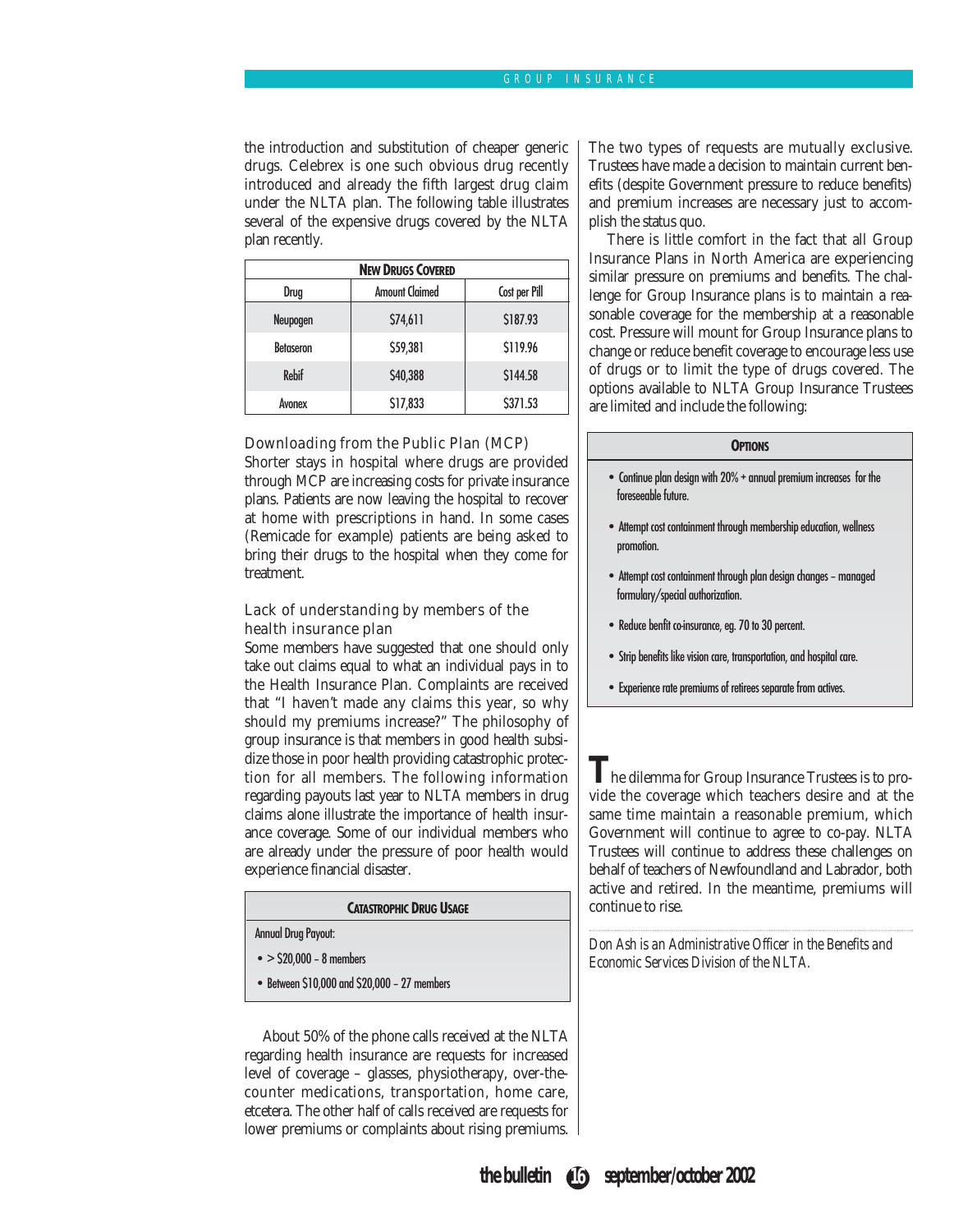# NLTA Group Insurance Renewals (*Effective September Deductions)*

*by* DON ASH

Every insured member of the NLTA Group Insurance Plan should have received a memorandum in August from the Group Insurance Trustees, all of whom are teachers (one retired teacher), detailing the renewal decisions for September.

The purpose of this article is to highlight these changes, and recent developments regarding our group insurance program.

• Effective the first payroll cheque in September, premiums were increased in Life Insurance (Basic Life, Dependent Life, and Retiree Life), Health Insurance, and Long-Term Disability Insurance.

• Effective the first payroll cheque in September, premiums were decreased in Voluntary Life Insurance and the Medical Out of Country Travel Insurance.

• Effective October 1, 2002, dental claims will be paid based on the 2000 Newfoundland Suggested Dental Fee Guide rather than the 1999 Fee Guide.

• The premium rates for the Basic and Voluntary Accidental Death and Dismemberment, and the Dental Insurance policies remain unchanged.

• Beginning in 2003, the renewal date for the NLTA Group Insurance plan will be changed from October 1 (September deduction month) to May 1 (effective April deduction month.) This means teachers can expect further premium changes in April of 2003. In the future, premium rate changes will occur each April, rather than September.

• Government and the NLTA have settled a dispute over premiums outstanding from September 2000. On September 5, 2002, government paid all outstanding premiums owed to the NLTA (as a result of an arbitration and court award) and agreed to the premium changes for September 2002.

Trustees continue to seek the best rates for our members. Unfortunately, claims paid out to teachers continue to rise, necessitating increases in Life, Health and Disability premiums.

Trustees will continue to keep members informed of developments and act in the best interest of teachers to maintain benefits, while keeping premiums as low as possible.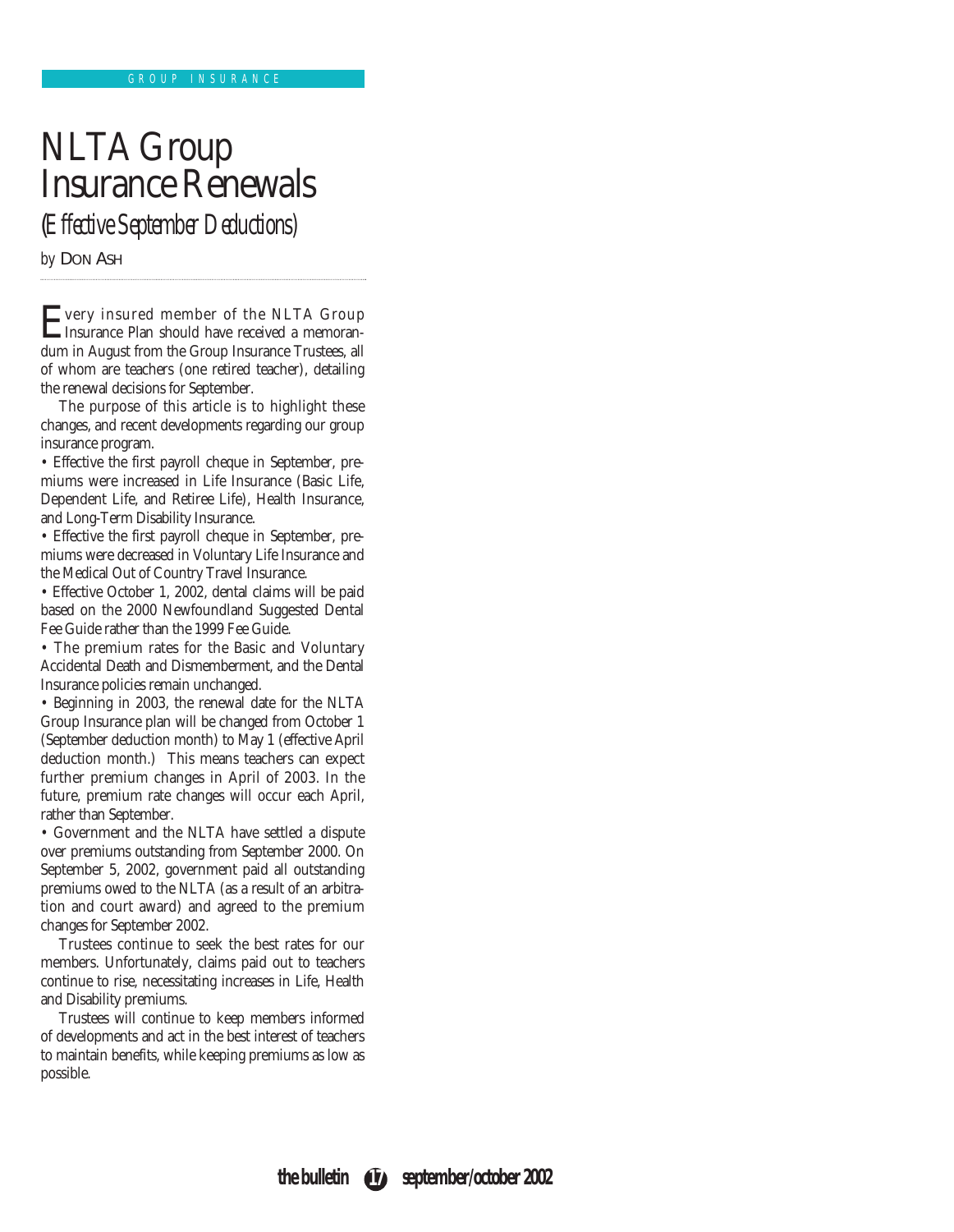HATS OFF!

# *Prime Minister's Awards for Teaching Excellence* Prime Minister Honours Innovative Teachers

The 2001-02 recipients of the Prime Minister's<br>Awards for Teaching Excellence were<br>announced this past May at a gala event honour-<br>ing national winners held on Parliament Hill. Teachers Awards for Teaching Excellence were announced this past May at a gala event honouring national winners held on Parliament Hill. Teachers from Newfoundland and Labrador were honoured this year with seven awards – two were Certificates of Excellence, and five were Certificates of Achievement. "Every day, the teachers we honour today develop new and creative ways to help young people learn," said Prime Minister Chrétien. "They meet their students with energy, with creativity, and an unshakeable determination to see these kids succeed. We owe these teachers an incredible debt." The Certificate of Excellence recipients from Newfoundland and Labrador are:

Carl Goulding, Mount Pearl Senior High School and Mount Pearl Intermediate School. Mr. Goulding teaches music, social studies and religion, from Grades 7 to 12. His infamous Mount Pearl Show Choir features singers and dancers and is very involved in the musical heritage of Newfoundland and Labrador. He has increased choir participation from 11 students to more than 200 in one year. In a school with 951 students, 21 percent are in the choir. Mr. Goulding believes students must be more than taught effectively; they must take ownership of their learning and develop self-confidence and responsibility by planning, developing and staging performances together.



Prime Minister Chrétien presents Carl Goulding with his Certificate of Excellence award at the Prime Minister's Awards gala on Parliament Hill this past May .

Valerie Pike, Prince of Wales Collegiate, St. John's. Ms. Pike teaches French (core and immersion) and international studies from Grades 10 to 12. Ms. Pike has transformed the school's French department into a department of modern languages, offering popular classes in French, Spanish, Russian and international studies. Enrolment rose 25 percent in the first year alone. She has received numerous other honours including the 2000-01 Canadian Parents for French Award for French Immersion Teacher of the Year in Newfoundland and Labrador, and the 2000-01 Rotary Award for Teaching Excellence. Ms. Pike believes in enabling students to open doors to the rest of the world through language and cultural studies, and to view themselves as citizens of the world.



Valerie Pike accepts her Certificate of Excellence award from Prime Minister Jean Chrétien at the awards gala in Ottawa this past May.

The Certificate of Achievement recipients from Newfoundland and Labrador are:

Stella Greenslade, Mount Pearl Senior High School. Ms. Greenslade teaches enterprise, consumer studies, global issues, and Canadian geography in Grades 10 to 12. She has developed a successful and popular enterprise course which grew from 19 to 42 students in the first year, and her students achieved pass rates of greater than 92 percent, with a class average of 74 percent. Ms. Greenslade emphasizes transferable skills to empower learners to believe in themselves and nurture

**the bulletin** (**B**) september/october 2002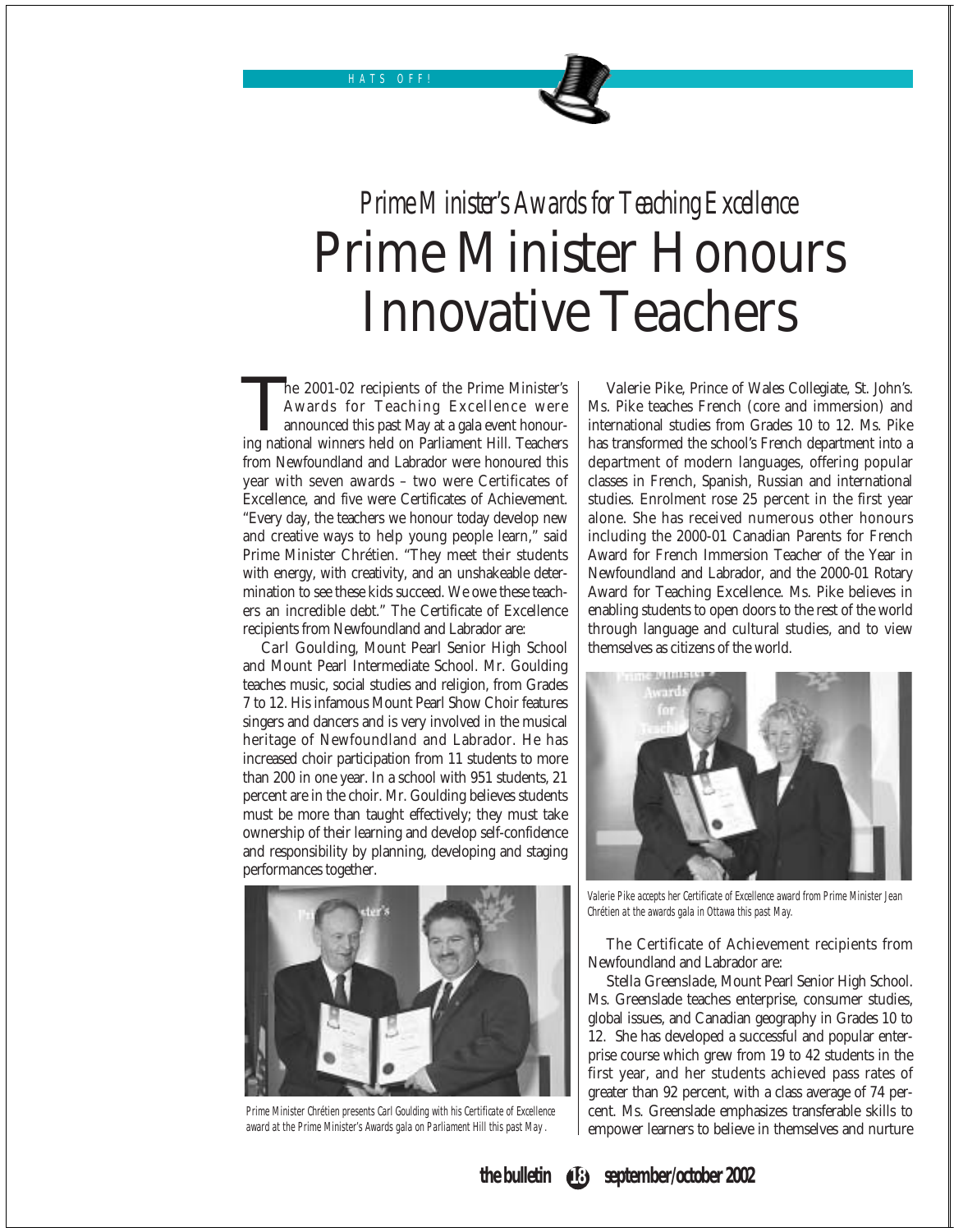### HATS OFF!

their enterpreneurship skills. Her classroom activities encourage competition, creative thinking and problem solving and capture students' interest and attention.

Paul Matthews, Booth Memorial High School, St. John's. Mr. Matthews teaches literature, reading, language, and advanced writing in Grades 10 to 12. He inspires his students with lively and stimulating learning experiences, drawing on a wide range of literary resources and adapting his teaching strategies for each class. In an inner city school with a wide variety of abilities and interest, Mr. Matthews' classes have very low absentee rates and a 97 percent pass rate. Several students have won provincial essay competitions and scored high on Advance Placement and college board examinations. He believes teaching involves two-way communications and that teachers need to remain open and receptive to their students' ideas.

Carolyn Morgan, Bishops College, St. John's. Ms. Morgan teaches English in Grades 10 to 12. She integrates cross-curricular learning situations and technology into the classroom through activities such as the Metamorphosis Project in which art students created paintings, drawings and sculptures based on fantasy descriptions written by her English students. Technology students then digitally photographed this artwork and created book covers to bind the stories. These books were displayed in the school art gallery. Ms. Morgan believes teachers, as role models for students, have a responsibility to influence students by example. She says teachers need to be flexible and open and use different teaching strategies to reach students' individual learning styles.

Gary Parsons, Herdman Collegiate, Corner Brook. Mr. Parsons teaches social studies (Canadian and world geography, Canadian issues, enterprise) in Grades 10 to 12. He empowers students academically to motivate them to be active citizens. The pass rate in Mr. Parsons' geography courses is 93 percent, with more than one third of students receiving a grade of greater than 85 percent. His students earn scholarships and are selected to attend conferences, trade missions, youth parliaments and ambassador programs. He created the Herdman Humanities Society to promote active citizenship and stewardship and give students a better understanding of local, national and global problems. Mr. Parsons believes teachers must be responsible, competent and caring advocates for students' success and provide meaningful, relevant learning experiences. He says teachers need to focus on academics but also provide opportunities to have students maximize their learning through participation in humanitarian activities.

Michelle Stead, Topsail Elementary, Topsail. Ms. Stead teaches all subjects and intensive French in Grade 6. She pioneered a new Grade 6 intensive French program at Topsail Elementary. Each year's first term features 80 percent French-language instruction, while the second term is compacted core curriculum. The program enables students to acquire second-language proficiency while meeting grade-level curriculum outcome goals by the end of the school year. Her students have developed second-language skills equivalent to those of senior high school students and most continued French immersion in later grades. Ms. Stead believes in creating a learning environment that is both stimulating and supportive of students.

**A**total of 72 teachers received the 2001-02 Prime Minister's Award, 19 at the national (Certificate of Excellence) level. Awards are worth \$5,000 at the national level and \$1,000 at the local level. Funds are given to winning teachers' schools to be spent under the recipients' direction. For more information on the Prime Minister's Awards for Teaching Excellence, contact the PMA Program office at 1-800-575-9200 or visit the PMA website at www.schoolnet.ca/pma.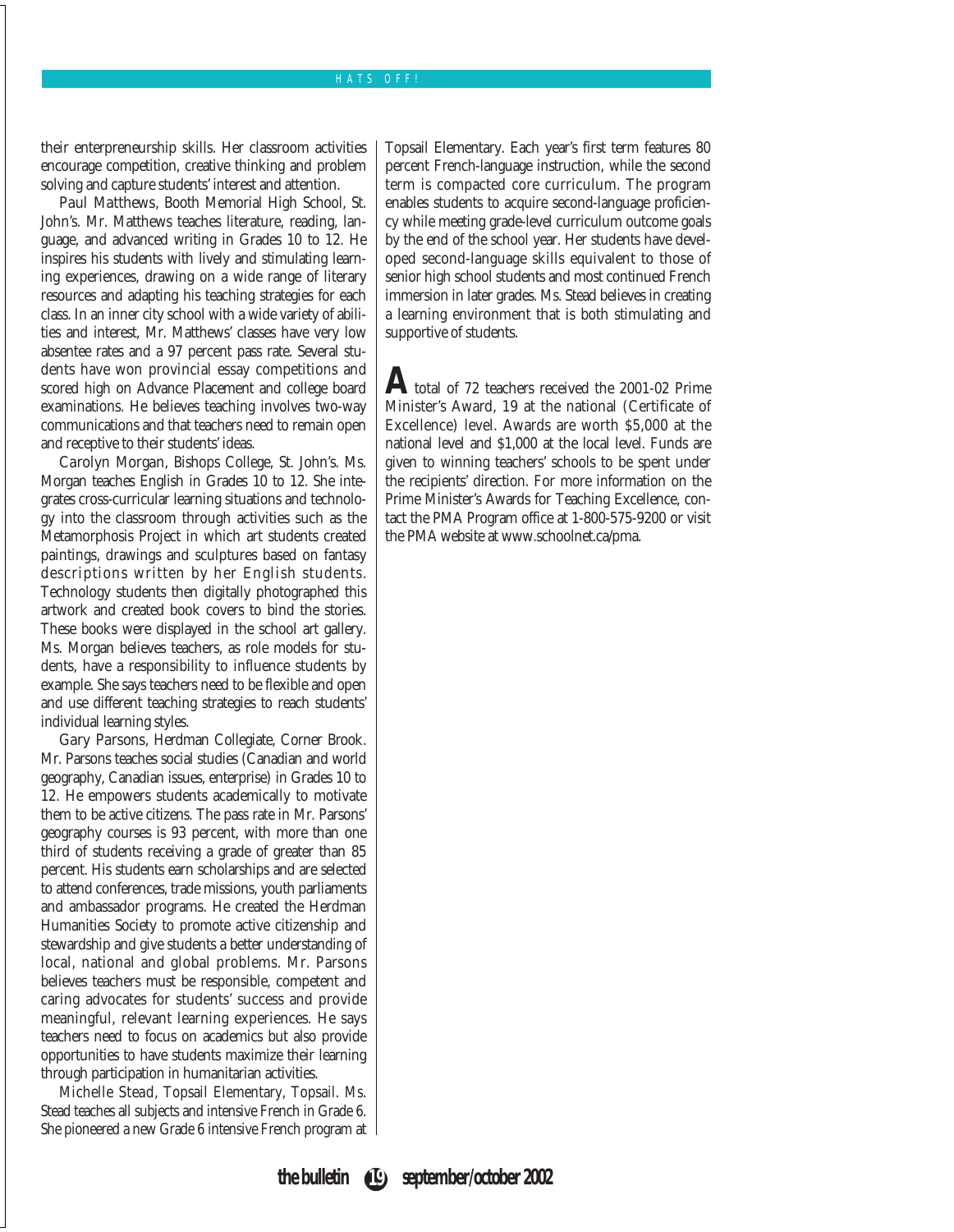LIVING WELL



# Facing the Classroom… Head On!

*by* CLAUDETTE E S COOMBS

I f you are a new teacher just starting out, a seasoned master returning for year 30 or, are anywhere in between, facing the classroom in September brings a mix of emotions. The anticipatory highs and the apprehension of uncertainty combine to create an adrenaline flow to match the energy of opening day.

For any teacher, the beginning of the school year is the ideal time to set personal guidelines and boundaries for self care and survival. We tend to automatically focus on work goals and priorities. However, given the stressors of the teaching environment, it is imperative that we consider the impact that our chosen career has on our lives and relationships and to establish our personal goals and priorities. Think of these goals as your "new year's resolutions". The first step to achieving goals is to clarify them. *Define your personal priorities for the year.* These may be to monitor and enhance personal health; keep family in the forefront; or plan for an exciting future. Now that you have direction, *make choices that create an environment conducive to achieving goals*. That means choosing healthy and constructive options for self care, relationship building or future management… whatever your goals require. The final step to ensure success is to *take action which supports your choices.* This may include formalizing your choices by actually paying the membership fees at a selected class; engaging a friend or partner as coach to keep you on task; or committing to fit personal things in your schedule as firmly as work.

Self care requires consideration of all aspects of personal well-being. We usually know what we need but rarely make the determined effort to ensure that our needs are given due time, energy and commitment. Reflect on the things you need to feel healthy, happy and in control of your life. If you don't have these resources, develop a strategy to put them in place. Protecting our physical and emotional health isn't a luxury. It is a necessity. If we feel that we can't afford to concentrate our time or other resources on ourselves then we're wrong. We can't afford not to. The airline has good reason for instructing you, in an emergency situation, to put on your own oxygen mask before helping someone else. Think about that. Of course you want to help your child, parent or the less able person sitting next to you. However, if you pass out due to lack of oxygen, your child may never get his mask on and both of you suffer.

We sometimes reject the emphasis on self care because we think it means "either" – "or". *Either* I spend time on you *or* I spend time on me, not both. Instead, it actually means *"first"* – *"then".* First I prepare myself for my role, then I am able to help meet the needs of others. This is true in our professional and personal lives. We wouldn't consider trying to teach a course without reviewing the curriculum, noting the objectives and developing lesson plans. Why do we believe that we can, or must, endure the physical and emotional demands of doing a job, making a relationship work or achieving the top of Maslow's pyramid, without first giving our bodies and minds what is needed to succeed in meeting those challenges? As a review, here's what we need: a body as physically healthy as it can be; an attitude which can support us through the difficulties which surely lie in wait; knowledge which allows healthy choices; and skills which promote growth and achievement. If you want, go back to the Primary school health curriculum to be reminded of the basic components of health – sleep, rest, nutrition, exercise and recreation. If we get those in the right balance, we're well ahead of the majority.

### New Teachers

Being a student doesn't totally prepare you for the new experiences as a teacher in the school environment. You may feel overwhelmed by the sense of responsibility and the need to understand and meet the expectations within the school climate. Policies and general practices, workload, extra-curricular involvement, student behaviour, classroom norms, and academic standards will each present issues to be handled and accommodated. In adjusting to these new demands, be sure to take advantage of the resources at your disposal. Senior teachers have "been there". Talk to them and seek their professional assistance and moral support. The NLTA,

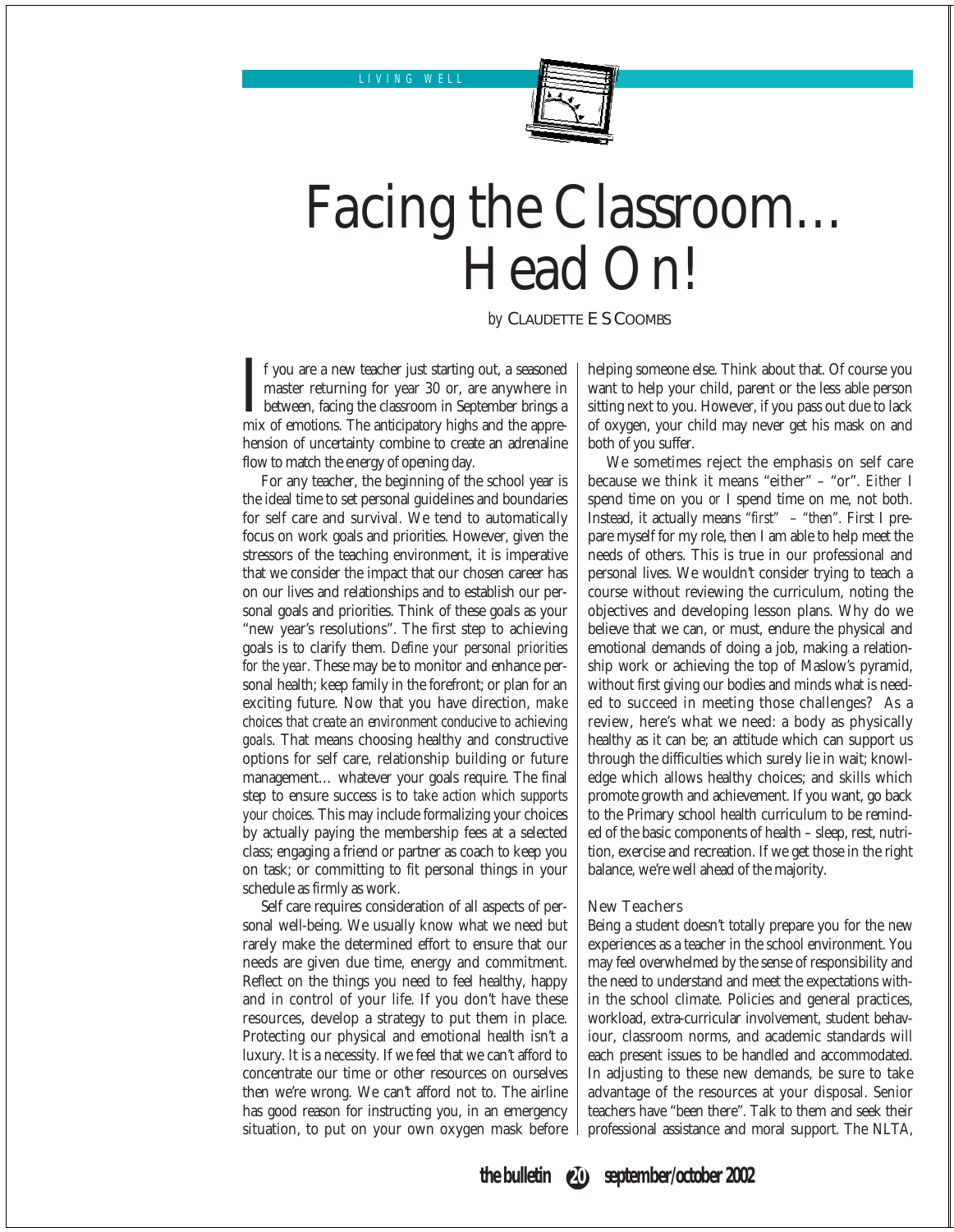### LIVING WELL

including the Professional Development Division and the Virtual Teacher Centre, offers a variety of resources to equip you for the classroom. Teaching strategies, classroom management techniques, lesson plans and links to other supports are among the things they offer. The Employee Assistance Program is available for personal support and skills development in helping you secure and maintain personal balance between your job and the rest of your life. Get to know the staff and services of the NLTA and make use of them.

A word of caution: your days of functioning solely as a student are part of the past! Now you need to put in place your long-term strategies for personal growth and satisfaction. Your younger body may have recovered from the week-long, all-night study binges before finals or the exhaustion as you pushed to get those last assignments completed. Back then you worked on a semester basis where the pressure lifted at the end of exams. Now, it's important to establish routines and schedules that meet your new demands and leave no room for procrastination. The block of work time has become ten months instead of four and there are a lot more people depending on your attitude, energy and organization. Be careful to set up work and personal habits which promote good health.

#### Returning Teachers

Returning to familiar ground has some advantages. As a returning teacher, with a few exceptions, you already know the material, staff, students, school atmosphere, behaviour and work level. In contrast, introducing any change presents new opportunities, challenges, variety and a chance to learn from interactions with another group of professionals and students. If you are experiencing a sense of repetition at returning to the same setting, seeking change can enhance the appeal of another year. A different setting, new position or responsibilities, different courses or even volunteering for new extra-curricular activities or school committees will give the opportunity for new experiences and can bring excitement to a familiar setting.

For returning teachers, change in role may have been requested or involuntary. Either way, there are necessary adjustments to ensure a relatively smooth transition to accomplishing new duties and expectations.

When change is involuntary there is often a sense of a loss of control or a feeling of being manipulated. This happens when we believe that someone else determines our fate and is especially problematic when the change is undesirable. The pains of unwanted change can be eased when there is a spirit of cooperation and accommodation expressed by those implementing the change. If this doesn't seem apparent, talk to those in charge to express your concerns and seek improvement.

This may create a better atmosphere, if not, it is up to you to seek additional intervention or to adjust your personal expectations and goals for that setting.

#### A Message to Administrators

As the leader in your school community you also take responsibility for your staff. You are a significant source of guidance and support in your actions to assist in setting appropriate limits and priorities and in promoting early intervention when you recognize signs of difficulty or overload. However, you may need a reminder to be careful of your own needs. Know when you are reaching your limits and take action to acquire the support and direction which could benefit you.

#### Planning for Success

Whether you are a new or returning teacher, you will be exposed to issues which require your planning. The better prepared you are, the more likely it is that you will successfully conquer the obstacles to achieving peak performance. *Conflict* is a common concern. It can be interpersonal conflict with staff, parents or students or intra-personal conflict as you adjust to a new system of operating in an environment where someone else has determined the rules. Establishing personal boundaries and learning appropriate means of conflict resolution can do a great deal to minimize our distress. *Expectations,* especially the unrealistic ones, of family, school, community or even self tend to pose the most significant sources of stress. Learning to understand and adjust expectations is the best way to prevent them from overtaking our peace of mind. *Workload* is a constant cause of mental and physical fatigue. This reflects considerably on our sense of duty. We want to do the best job with the most preparation in every situation. We need to keep the simple rule of economics in mind, our resources are limited and when we use time or energy on one thing, it isn't available for something else. At times we must select where our resources are to be spent, even to the exclusion of other important needs. Setting priorities and confirming expectations will make these decisions a little easier.

Best wishes as you start your year, and always be reminded of your reasons for choosing teaching as a career. Experiencing the reality of those reasons is integral to maintaining a sense of satisfaction and peace in our lives.

*Claudette Coombs is an EAP Coordinator with the Employee Assistance Program for teachers. For confidential assistance contact Claudette Coombs (ext. 242) or Marie Wall (ext. 265).*

**"**The beginning of the school year is the ideal time to set personal guidelines and boundaries for self care and survival.**"**

**the bulletin 21 september/october 2002**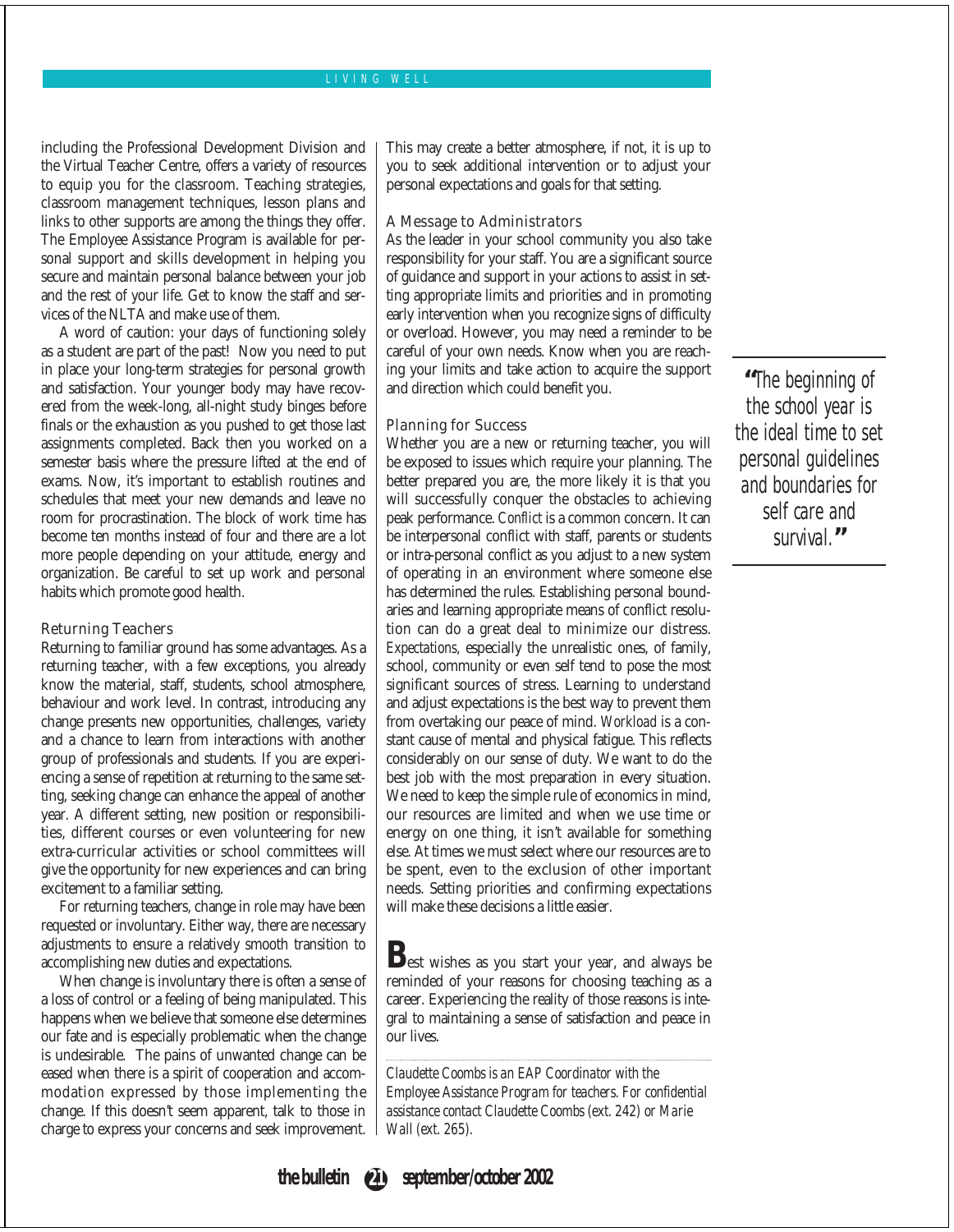

# *Grief in the Classroom* The Child As Teacher

*by* PENNY PINSENT

**Follow** a pastoral winter scene inside a plastic water-ball? Have you laughed as a little child picked it up, shook it rapidly and then watched the on a pastoral winter scene inside a plastic water-ball? Have you laughed as a little child storm blow with all its might? Have you thought about how the people inside the ball (if they were real) would feel?Their once predictable, quiet little world now reveals itself to be rather ominous at will. By one snowstorm their view of the world and their place within it has totally changed.

Compare this to the experience of the bereaved child. Once content and secure in the love of family and friends, she now faces the myriad of emotions defined as grief. She is forever altered, and grief accompanies her through each day until she has fully dealt with her loss.

**"**As educators, the most important thing we can do is listen. Ultimately, the child knows the way through her grief; she just needs our hand to support her on the journey.**"**

Since a significant part of the bereaved child's day is spent in school, it is very important that the support she needs to work through her grief be available when she returns to class. School, in fact, becomes quite important for children who are grieving. Their families may be so preoccupied with their own grief that they are unavailable to assist the child through the grief journey.

While dealing with a child's grief seems an impossible task, teachers need to realize that it is not their responsibility to "fix it". During the grief process what the child needs most is the opportunity to share feelings, beliefs and questions. In speaking with the bereaved child, we can inadvertently break down the bridges we are trying to build. The simple statement, "Don't cry." may communicate the message that it is wrong to show emotion when a person is hurting.

How then do we support the bereaved student? Unfortunately, society traditionally responds to grief with words recommending a quick fix such as: "I'm sure you will get another dog."; "She is in a better place."; "You need to let go and move on." Words which do not acknowledge the child's emotion. Sit those words down, they should not be given an audience. Instead, use the letters in the SEAATM acronym to remember the basic principles involved in supporting a grieving student: Safe Environment, Awareness, Adaptation, and Teachable Moment.

*Safe Environment*: At the beginning of the year, teachers seek to establish classrooms where students take responsibility for their learning, respect each other, resolve conflicts, and work collaboratively. Such classrooms are "safe environments" where children feel comfortable talking about their feelings.

To ensure a safe classroom environment for the grieving student, prepare her classmates. To determine what to tell them, ask the child. During class discussions, allow children to ask questions. In answering, keep in mind their developmental level and avoid clichés. For example, telling children that someone "went to sleep" may make them afraid to sleep. Instead, explain that death is when the "body stops working." Teach children that death usually occurs when someone is very old, but sometimes young people become so sick that doctors cannot fix their bodies. Address misconceptions the students have about death which can create barriers in processing grief.

In addition to knowing about their friend's loss, classmates also need to know what to expect from her. Use the water ball analogy. Discuss the before and after of the imaginary people there to assist students in understanding the changes. Their classmate may cry, become angry or want to be alone. At other times she will play like she always did. Next, give them time to create something to show the friend that they are thinking of her.

*Awareness:* Teachers need to be aware of the common signs of grief in children. These include: often talking about the death, or speaking about the person

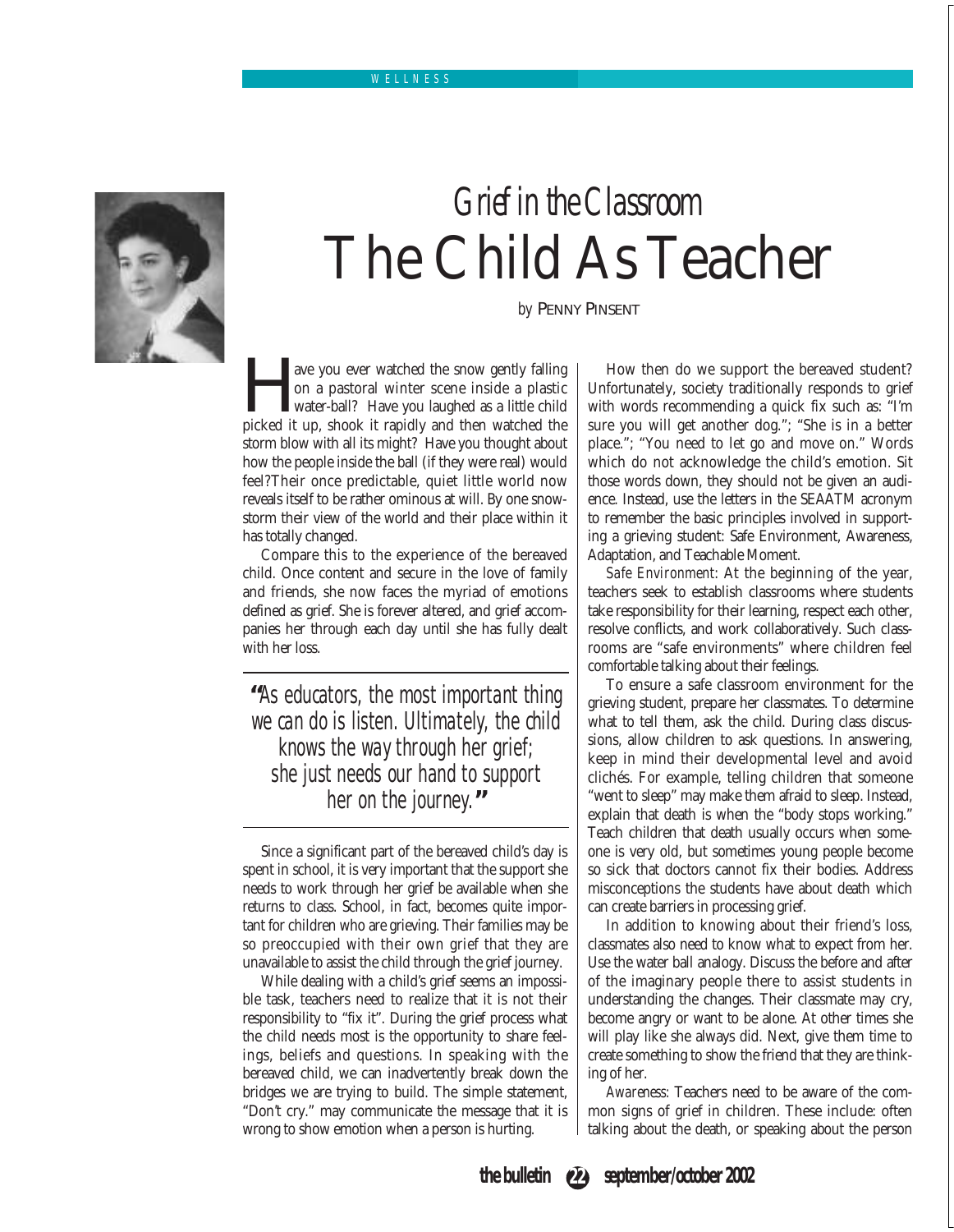### WELLNESS

who died in the present tense; over or underachieving; becoming the class clown; having difficulty focusing; or acting as if nothing happened.

Counselling referrals should be considered if the child displays dramatic changes in schoolwork, or behaviour, or if the child had a difficult relationship with the deceased.

*Adaptation:* Teachers need to be flexible when working with bereaved students. Common adaptations which support the bereaved child include: altering the workload or working conditions; working with a buddy; allowing frequent calls home or visits to the guidance counsellor for reassurance; providing private time or a place to be alone; and, using artistic media and journals to work out feelings. Be consistent with behavioural limits. It gives a sense of security. When misbehaviour occurs the child should know that her teacher is there if she needs to talk.

*Teachable Moment:* Children need to be repeatedly taught about the natural cycle of life and death so they understand death as a permanent but normal part of living. To do this teachers can take advantage of "teachable moments" by studying nature's life cycles, discussing local news headlines and reading quality children's literature. Also, when any loss touches the lives of children, encourage them to express their feelings and plan a ceremony to celebrate that life. Remember, developmentally appropriate exposure to this topic serves the same purpose as inoculation against disease. Prior exposure will help promote the necessary understanding for grief recovery when loss occurs.

Dealing with a child's grief is quite difficult as it makes us feel vulnerable. Brushing it aside however, may result in the child being unable to process feelings and which can cause difficulties into adulthood. As educators, the most important thing we can do is listen. Ultimately, the child knows the way through her grief, she just needs our hand to support her on the journey.

*Penny Pinsent is a Kindergarten and Special Education teacher at St. Matthews Elementary School in St. John's.*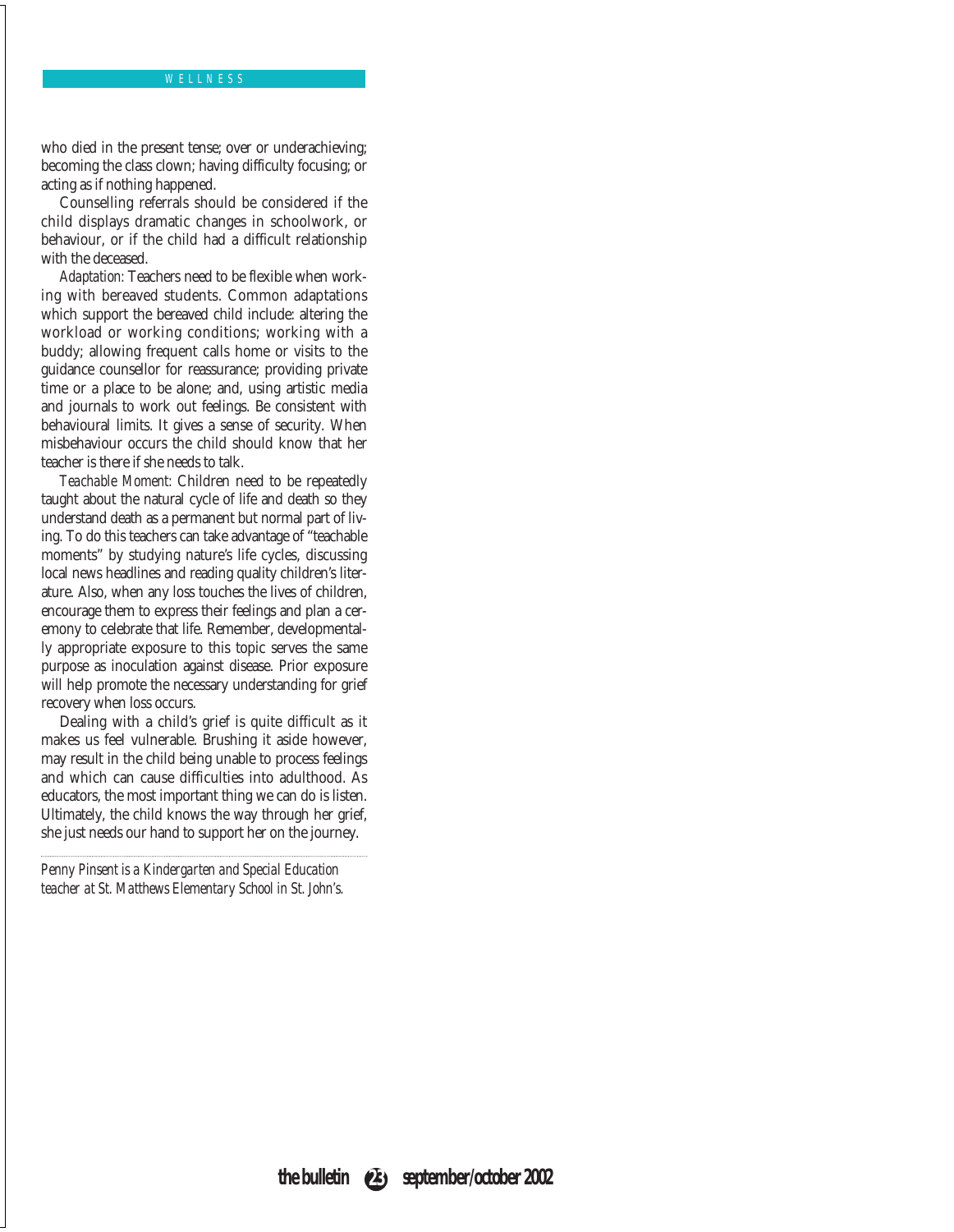# Professional Development Delivered Right to Your Screen – No Software Required

*by* AIDA FAHOUM

**"**The Virtual Teacher Centre provides teachers with an opportunity to connect with one another and to learn collaboratively.**"**

**W** (VTC) – a Web site that offers access to a wealth of information directly related to, influenced by, and built for the professional needs of (VTC) – a Web site that offers access to a wealth of information directly related to, educators. The Newfoundland and Labrador Teachers Association (NLTA) launched the VTC in November of last year to serve the needs of educators in the province. Since its launch, the site has received significant praise. As it builds, assists, and delivers both Web-based professional development and curriculum support in a variety of formats that are accessible and user friendly, the VTC has become Canada's first epicenter of educator professional development.

The VTC intends to make PD accessible virtually anywhere. Professional development for teachers in Newfoundland and Labrador has faced challenges for a number of years largely due to the province's vast geographical area. Many schools are located in rural or remote areas, making it difficult for educators to regularly travel to main locations and complete professional development courses and programs. The lack of substitute teachers has also complicated this process.

Although the Association's initiative was built on the delivery of education-related information via the Internet, the intention has never been, and will never be, to replace the personal delivery of PD. Alex Hickey, coordinator of the VTC, says, "We saw this as an opportunity, not to displace face-to-face PD, but to enhance and to provide some enrichment to the faceto-face experiences teachers are getting."

The site offers educators the opportunity to earn PD points for completed activities. "This province does not have a mechanism that recognizes teacher learning outside of the formalized institutions for accreditation. Rather than wait until there was some resolution to that dialogue, we decided to go ahead and award PD points," says Hickey. One PD point is based on one hour of study. PD points are tracked using the site's digital portfolio. At present, the activities available for PD credit include *Quick Reads* and *Investigations.*

*Quick Reads* give users an opportunity to engage in online learning activities on a particular topic of interest. Here, users simply browse through the provided

reading, or may choose to write a 100-word summary for credit. *Quick Reads* cover topics ranging from Attention Deficit Disorder to Commercialism in Schools to Instructional Rubrics. Also connected to this feature are Web links that directly relate to the topic at hand. If a user wishes to engage in further study, the resources are available at the click of a button.

*Investigations* are considered "introductions," or "refreshers." Again, the range of topics available for study are vast, and include readings on such topics as Block Scheduling, Looping, and Current Issues in Education (such as Standardized Testing, Relevance of Research, and Mixed-Age Grouping). When taken for PD credit, *Investigations* presents users with readings on chosen topics and gives them the opportunity to further pursue topics, apply, and reflect on newly acquired knowledge. Registered users submit completed activities and PD points are automatically sent to the portfolio of that user.

Membership is free, and available to virtually anyone in the education community. The site features Tutorials, Mediated Study Groups, Web casts, Subject Centres, PD Web quests, and Electronic Seminars. Resources are endless and include links to Canadian resources, curriculum resources, newspapers, Canadian information resources, and government information services. Educators may also submit material, which is reviewed and posted for public viewing.

The VTC not only provides professional development activities, but also allows educators to interact with other educators, content, and technology, as well as allow bodies of knowledge to interact with other bodies of knowledge. Throughout its planning, the NLTA was concerned about how adults learn online. "We went looking for instructional learning models, and we were not really able to nail down anything substantially different from the classroom model. A lot of people were bringing content over to the Web in text format and basically replicating the old university environment. We served to think differently about it, and to look at how the Web allows us to interact," says Hickey.

For both new teachers and pre-service teachers, the VTC offers a plethora of education-related information,

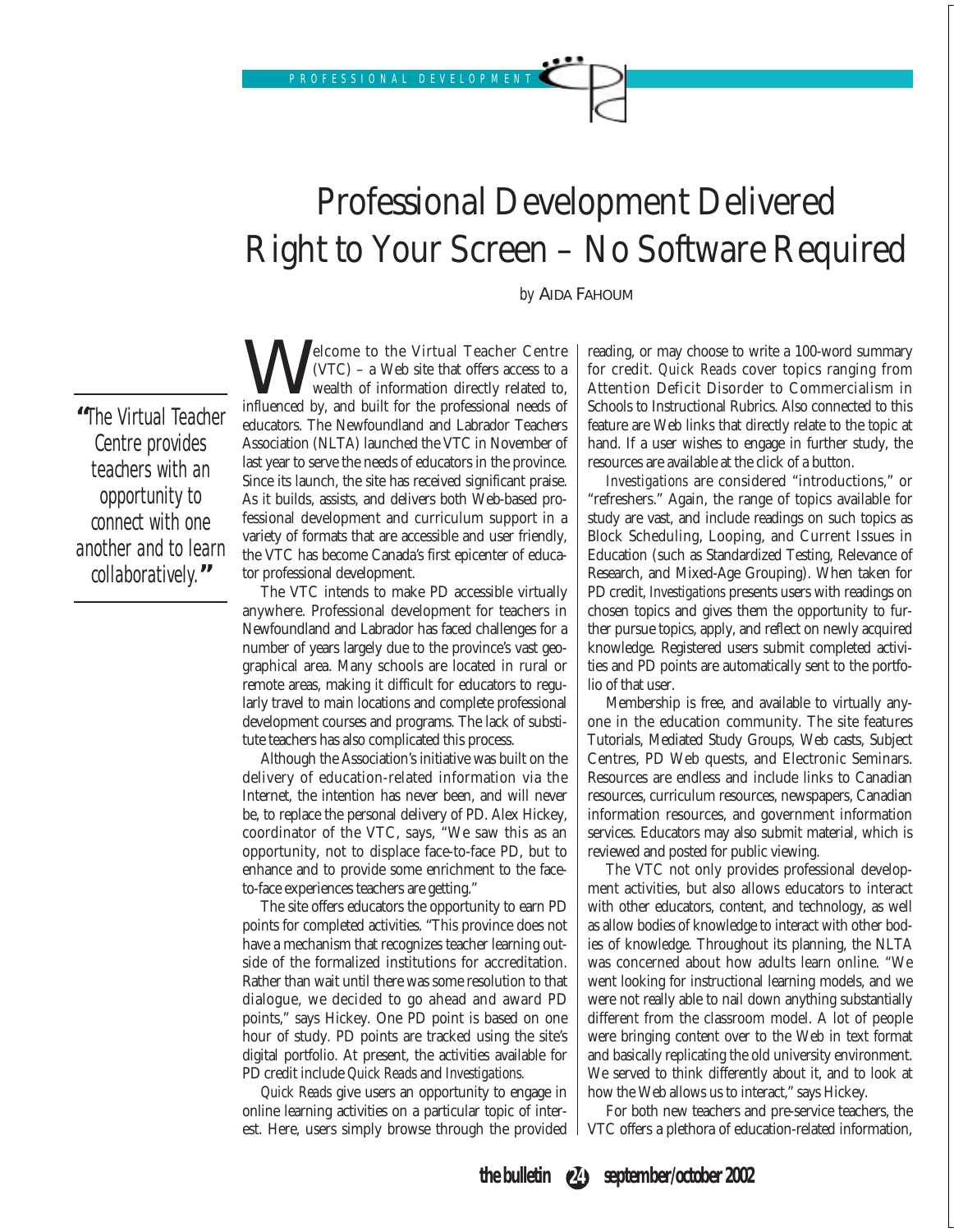classroom, and curriculum support, and access to a variety of invaluable resources that are not always readily available or easily accessible.

"The need to be able to support new teachers in dynamic ways is growing, and the VTC offers us a way to do that," says Wayne Hallett, president of the Program Specialists Special Interest Council of the NLTA. Referring to the diversity the VTC offers teachers, Hallett says, "The VTC provides teachers with an opportunity to connect with one another and to learn collaboratively."

The VTC also offers teachers the opportunity to interact with each other to discuss issues such as exceptionalities within the classroom. "The VTC offers teachers ways to connect and actually share with other teachers their practices, or to gather from other teachers the practices that will be beneficial in meeting the needs of exceptional children. It provides those teaching in a situation that they might consider to be unique the opportunity to connect easily with another teacher in a similar situation, share practices, and benefit from one another's knowledge," comments Hallett.

"It is timely, it is overdue, and it is very available," says Gerald Buffett, principal at Newfoundland's Fitzgerald Academy. "Both province-wide and internationally, the potential certainly is there."

The Fitzgerald Academy is presently conducting a pilot project with the K-6 program that looks specifically at skills and outcomes in the classroom with the use of technology. "When we obtain the results of that pilot, we will pass that information over to Alex so that it can be part of the VTC. Within the province, other teachers can look and see what we as one school are doing to address the outcomes of using technology with the children in those grade levels. If other individuals come out and share similar initiatives – to look at, use, or constructively criticize – the VTC will be quite the knowledge bank to be used as a resource by teachers anywhere in the province or anywhere in the country," says Buffett.

Joe Lafitte teaches senior high level technological studies at Newfoundland's Crescent College. He states, "The VTC will be a catalyst for great things in PD in the province and as well will be a model that will be borrowed or exported over the world. It goes to show that even though a place may not be big, it can do big things. I believe that when the VTC gets fully up-andrunning and as more teachers get online, it will be the catalyst for many undertakings in education."

The VTC works in partnership with Memorial University and the Department of Education for the development of online material. The VTC also frequently collaborates with 20 teacher-based special interest councils, including The Newfoundland and Labrador Educators of the Deaf, Educational Partnerships, and READ (Reading, English and Drama). The Association regularly runs plans by these councils and receives direction from them. In addition to the collaboration with the special interest councils, the NLTA works closely with the administrative program staff at school districts, as well as educators at schools across the province. "We want to discover what their mandates in PD are and see how we can blend and support each other – in essence, to uncover what their agenda is and to allow that to drive our content. We could quite easily develop a lot of content, but we are reluctant to do that because it is much more effective if it comes from the grassroots," says Hickey.

Although the site is predominantly in English, two special interest councils – the Modern Languages Council and the Consiel de Enseignant(e)s Francophones – address matters for French teachers. When completed, these components of the site will have significant French content. In addition, the VTC plans to meet with the Francophone school board next month to discuss how the VTC can address some of the PD needs of Francophone teachers. At present, the VTC lesson plan database will accommodate lesson plans from French teachers, and French teachers will have the same opportunity as English teachers to contribute content to the site.

Although the NLTA's initiative is still in its infancy, with continued interest and support, the site is well on its way to being a cornerstone in PD delivery and will soon establish itself as a one-stop-shop for educators of all levels. The potential of a site such as this is infinite. As the teaching profession is inherently rooted in the spirit of sharing, it is imperative that the whole education community gathers to ensure a gradual and successful development of the NLTA online community.

So, what can educators do to help foster this site and ensure that it is built strongly from the ground up? Hickey responds, "The Web is probably the most democratic institution we have ever had. Because it is not governed by anyone, it really takes its direction from the people who use it, despite what the advertisers might want to think. Teachers have an opportunity to be the architects of their own professional growth. We believe that teachers in this province will come to that. I believe that eventually, most of the content on here will be either developed or directed by teachers – that is its strength, and that will be its power."

*This article was featured in the May/June 2002 issue of "Teach" magazine and has been reprinted with permission. Aida Fahoum is a freelance writer and a graduate teacher who will begin teaching this fall. She can be reached at aidfah@hotmail.com.* 

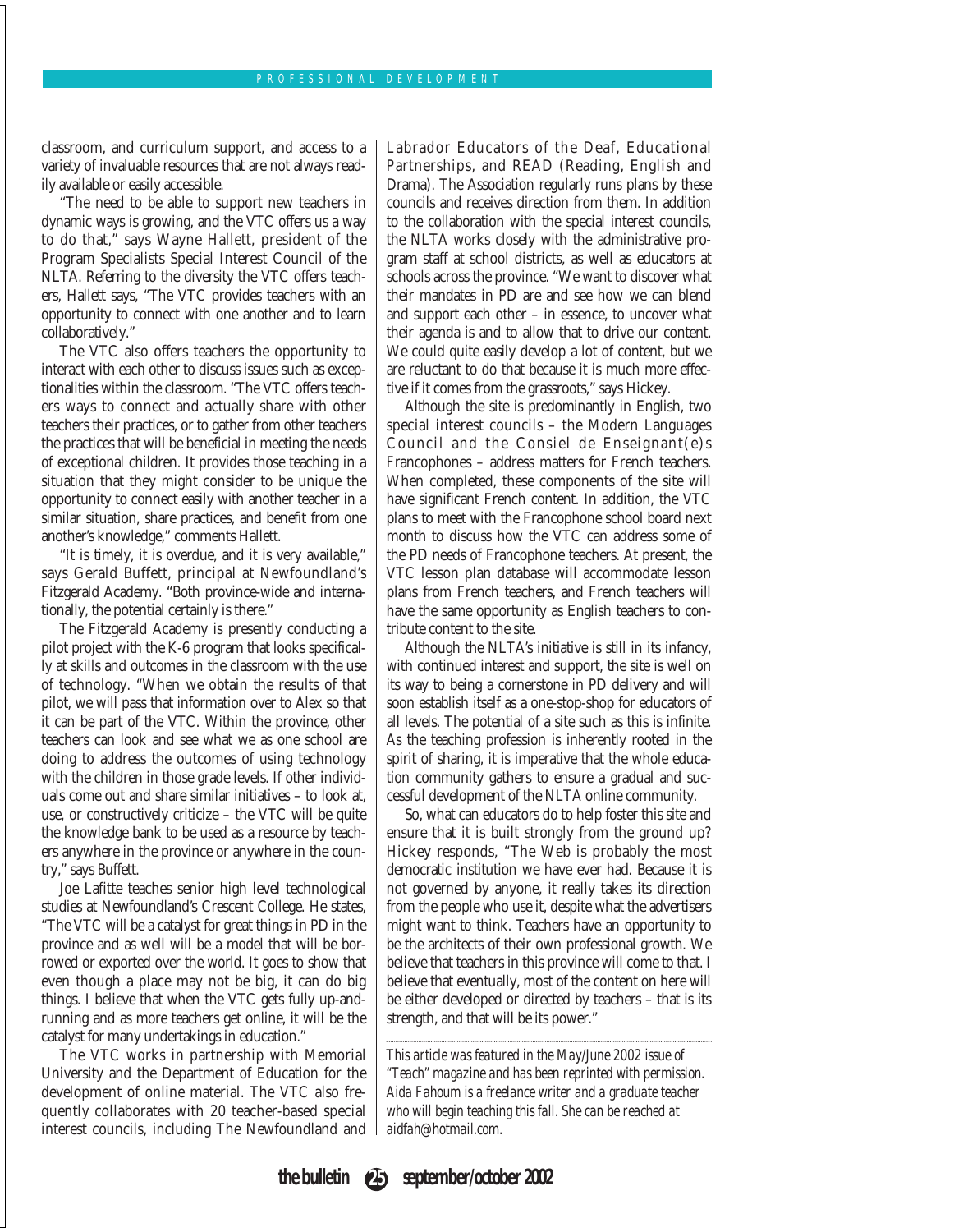# *CIDA's Global Classroom Initiative* Educating Students to Become Responsible Global Citizens

*by* KEITH SAMUELSON

his post-September 11th academic year presents a unique challenge for teachers. Never before have we been forced to contemplate such disturbing questions: Is suicide bombing a legitimate form of political protest? Should law-abiding citizens be held accountable for their government's policies? What is the proper ethical response to an atrocity? Is every human life sacred? To ignore these questions is to render our teaching irrelevant. Responding to them will generate considerable debate, but one fact is irrefutable: we are all connected. Responsible global citizenship is essential to our personal security and collective survival.



Keith Samuelson with students from the primary wing of a school in New Delhi, India as part of his Project Overseas assignment sponsored by CTF and CIDA.

Collaborative projects related to international issues have never been more relevant. The Global Classroom Initiative, sponsored by the Canadian International Development Agency (CIDA) provides an extraordinary opportunity for us to meet the unique challenges resulting from our enhanced global awareness. This initiative encourages young Canadians to become informed and involved global citizens by providing financial support – up to \$150,000 – for projects which engage students in active exploration of international development and cooperation issues.

CIDA has recently approved 14 Global Classroom Initiatives designed by various educational institutions across Canada. Two of these were granted to Prince of Wales Collegiate in St. John's (www.pwc.k12.nf.ca). One focuses on what we have already done, the other on what we would like to do.

Our staff has developed extensive programming in International Studies. It is a vital element of school culture and includes cross-curricular projects, independent study, immersion in a foreign culture, travel to Cuba and Russia and a professional development component with all teachers to provide total curriculum integration and long- term sustainability. The "International Studies Program" is a project to develop an online database of personnel, resources, learning outcomes and technical support to enable other schools to develop and implement their own International Studies program.

"The World Youth Manifesto Project" is an attempt to communicate the dreams and aspirations of this generation to a global audience. Young people from 175 countries expressed their expectations for the future at a World Parliament of Children in Paris during October of 1999. On April 10, 2000 the Canadian Parliament became the first government in the world to officially receive this Manifesto. Teachers and students from 11 countries, every province in Canada and every Canadian political party applauded their efforts during an emotionally-charged ceremony in the Senate Chamber. This year teachers at Prince of Wales Collegiate would like to educate students to become responsible global citizens by creating an innovative learning resource: a cross-curricular, multi-media website based on UNESCO's World Youth Manifesto for the Twenty-first Century.

The World Youth Manifesto has six themes:

• Peace and Nonviolence – This century should be one of peace among nations;

• Education – Affordable education is a necessity for every person regardless of race, gender, economic status or cultural background;

• Environment – We must respect the environment in order to ensure the survival of our planet;

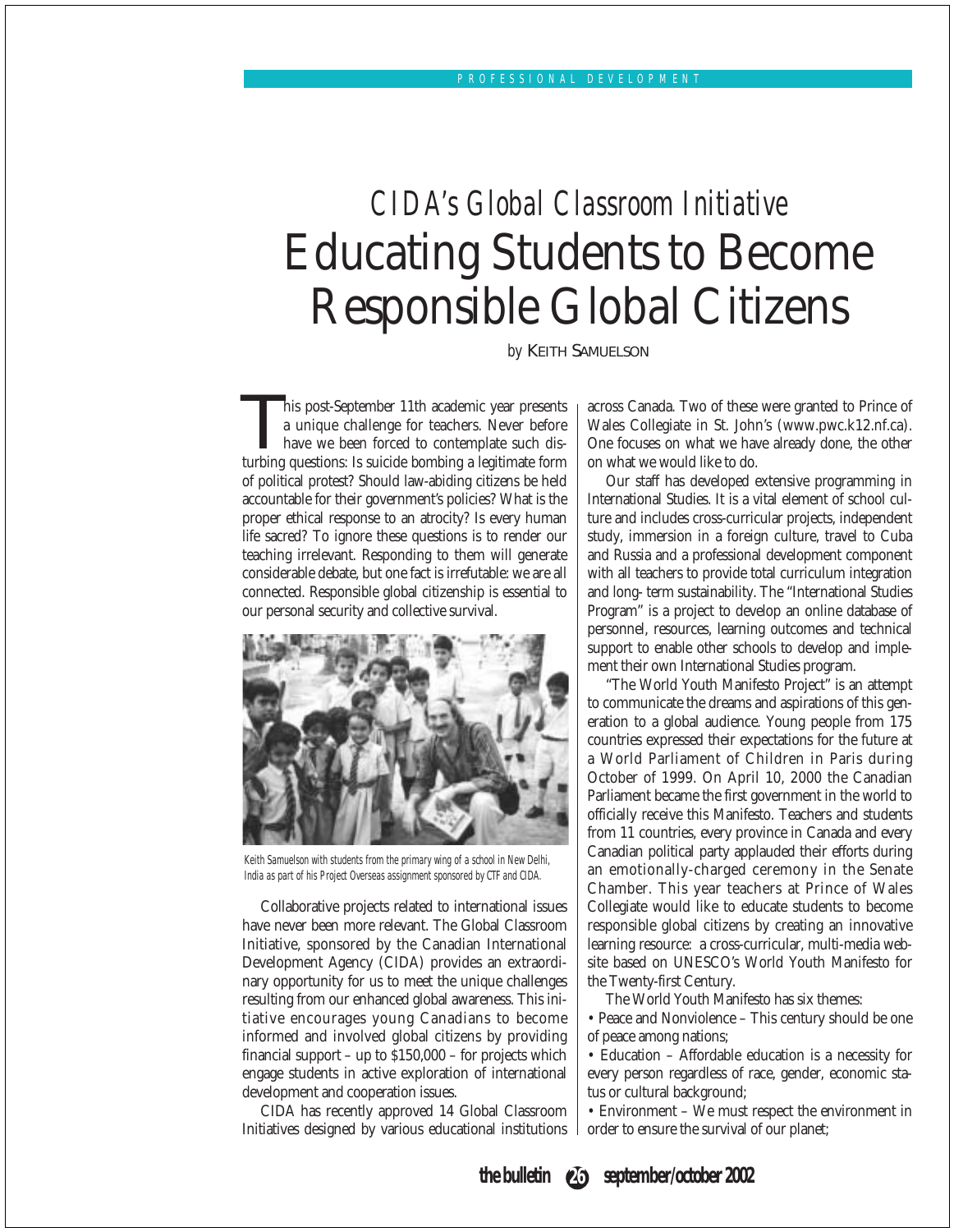#### PROFESSIONAL DEVELOPMENT

• Economic Development, Human Development – The basic needs of all human beings should be better satisfied, including health, education, adequate food, a good standard of living and an end to discrimination;

• Solidarity – We must care for others and respect them without expecting anything in return;

• Culture, Communication and Intercultural Dialogue

– It is important to maintain our culture, learn from others, promote intercultural dialogue and facilitate communication for peace and prosperity worldwide.



Students in New Delhi welcoming Keith Samuelson to their school.

Our staff will assist students in producing a website exhibiting their performances of understanding under each of these themes. The subject matter will include such topics as international conflicts, peace initiatives, globalization, student activism, the survival of our planet, genetic engineering, world hunger, human rights, discrimination, third world debt, poverty, multiculturalism and immigration. Performances of understanding will include commentaries, essays, research papers, poetry, short stories, paintings, photographs, sculptures, graphs, charts, musical compositions, animations and public displays. Students will be encouraged to respond in either official language.

Related learning activities, based on Dr. Howard Gardner's "Multiple Intelligence" theories, correlate exceptionally well with mandated curriculum. Our project meets all of the general curriculum outcomes for the Atlantic Provinces Education Foundation. These general outcomes are supported by specific outcomes throughout the curriculum

Our project will focus classroom instruction on the six themes of the manifesto across subject areas. Students will be given a list of topics pertaining to each theme and, individually or in groups, produce performances of understanding using media of their own choice, whether it be essay format, poetry, art or sculpture, animation or graph, letter to the editor, public exhibition, theatrical or musical performance. They will be encouraged to share their contributions locally and globally using the mass media and technology.

Teachers will assess their work for credit towards their final grades in particular courses and recommend those to be included on the website.

This process addresses the individual needs of students by providing an opportunity to pursue personal interests, respond utilizing their strengths and develop multiple intelligences while connecting their education to the real world. We hope the target audience will grow from classmates to schoolmates and eventually to the global community as young people from other countries send us their contributions and an international dialogue is nurtured among responsible global citizens. Contributions from other schools in Newfoundland and Labrador are most welcome. We will be pleased to assist wherever there are teachers who want to learn from our experiences as we encourage young people to become informed about and engaged in global issues.

*Keith Samuelson is the Global Education Coordinator at Prince of Wales Collegiate in St. John's. Teachers who are interested may contact Allister Dyke, Principal, Prince of Wales Collegiate, or Keith Samuelson.*

**the bulletin 27 september/october 2002**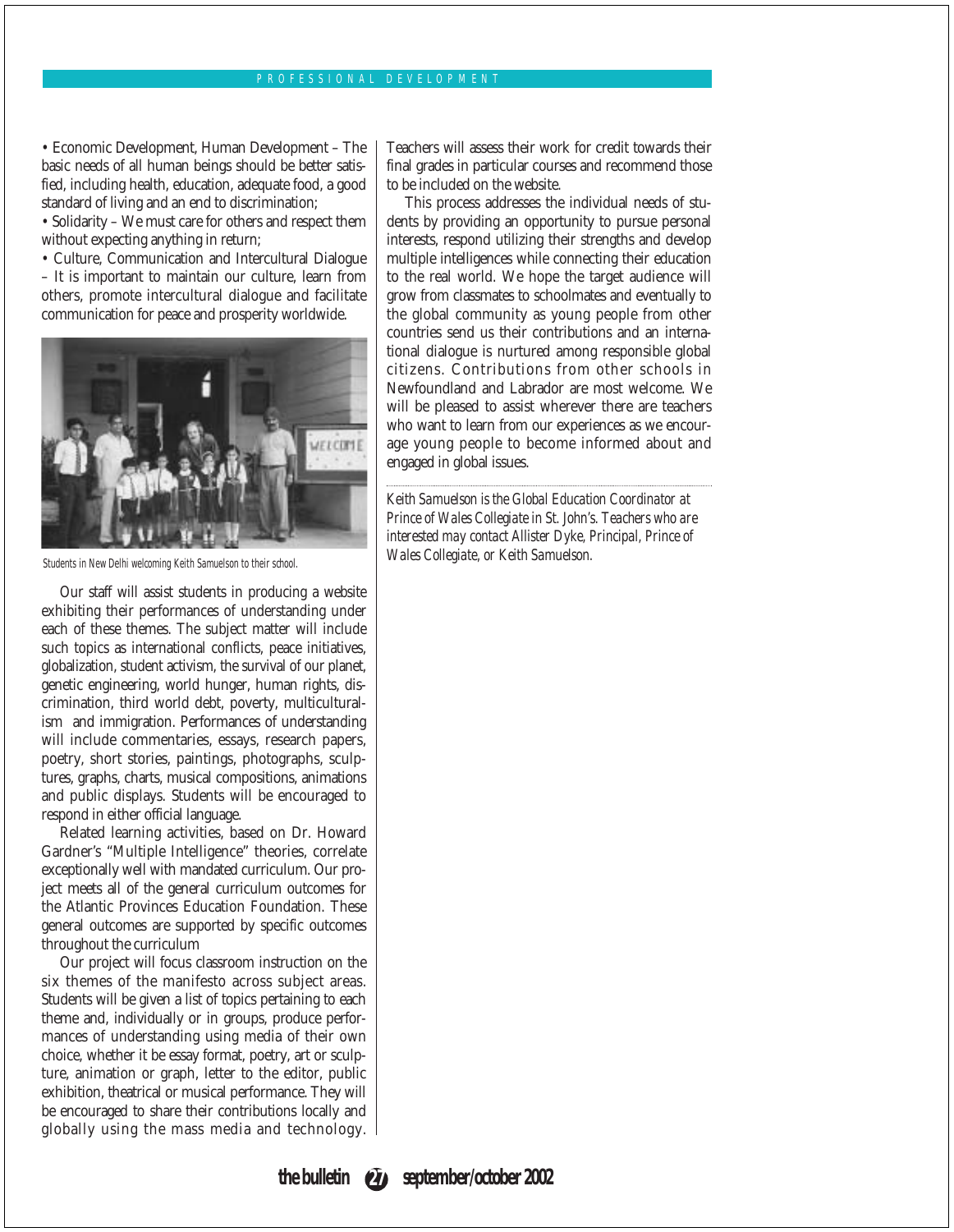# History Made Interesting, Inspiring, and Integrative

*by* DOUGLAS GOSSE

Institute for Teachers of Canadian History was held in St. John's at Memorial University, July 7-14, 2002. This year, Newfoundland also hosted Historica's Canadian Canadian History was held in St. John's at Memorial University, July 7-14, 2002. This National Heritage Fair at the same time, an occasion for 165 students, Grades 4-9, from all provinces and territories to come together and celebrate Canadian history and culture. Both of these events are the brainchild of the Historica Foundation of Canada, an organisation whose main goal is: …*to make learning about Canadian history more accessible, more enjoyable and more exciting for Canadians of all ages – to provide more and better opportunities to learn about Canadian history. And this to enhance the understanding and appreciation of Canadians from coast-to-coast-to-coast, of how great this country is – how it came to be great – and why, therefore, our continuing challenge as Canadians is to prove that we are worthy of our limitless opportunities*. (Red Wilson, Founding Co-Chairman, Historica)

The local Newfoundland organisers of both events showed superb team effort and planning that left participants from across Canada duly impressed with their pedagogical prowess, attention to detail, dedication, and sheer friendliness and approachability. The Summer Institute 2002 had several highlights, leading



(l-r): Nath Sheppard, volunteer; Wally Penney, local chairperson of organising committee; Dr. Dave Dibbon, Memorial University Liaison, Faculty of Education; Roxanne Rideout, committee member; Douglas Gosse, bilingual facilitator; Mary van Thiel, committee member; Rosemary Webb, committee member; Dr. David Facey-Crowther, volunteer; (missing from photo: Ged Butt, volunteer)

to wonderful opportunities for professional growth.

A primary objective of the 2002 Summer Institute was learning and working with leading Canadian educators and historians. Prominent educator Tom Morton gave an insightful presentation on "Teaching for Understanding", in which the importance of empathy and social position were brought into light regarding socalled "facts" and historical interpretation. Québec historian Jacques Lacoursière, co-author of *Canada-Québec, synthèse historique* (2000), renowned for his many television and radio appearances, gave a moving talk on "Francophone Stories", highlighting both the richness of Canadian storytelling and bilingualism. Many teachers left his presentation with an increased appreciation for our cultural mosaic. Senator Laurier Lapierre gave a moving speech the final evening at a banquet held at the Fairmont Newfoundland. Addressing issues of terrorism, violence in society, and Canadian ideals of peace and diversity, it was impossible to not be affected by his zeal for Canadian history, and inspired by his message of tolerance and acceptance.

Another mandate of this year's Summer Institute was acquiring teaching strategies, such as "storytelling" and "stepping into the picture," to create greater interest for students in learning about Canada and Canadians. Dr. Sharon Cook, professor of the University of Ottawa, enlightened teachers about using personal histories and family artifacts as stepping stones for historical inquiry within a co-operative learning framework. Dr. Cook spoke with passion of issues pertaining to privilege and historical perspective, leaving teachers to ponder their choice and presentation of curriculum materials in a more analytical way. The Newfoundland and Labrador penchant for storytelling rang loud and clear with three teachers, all former participants in Summer Institutes. Dana Burridge, a master teacher from Deer Lake, has participated in provincial and national history initiatives for many years. Dana led a storytelling session with a stirring poem written by his grandfather. Dan O'Brian, a teacher in Bonavista, gave a moving rendition of *The Smokeroom on the Kyle*, the poetic tall tale by Ted Russell. Peter Laracy, a

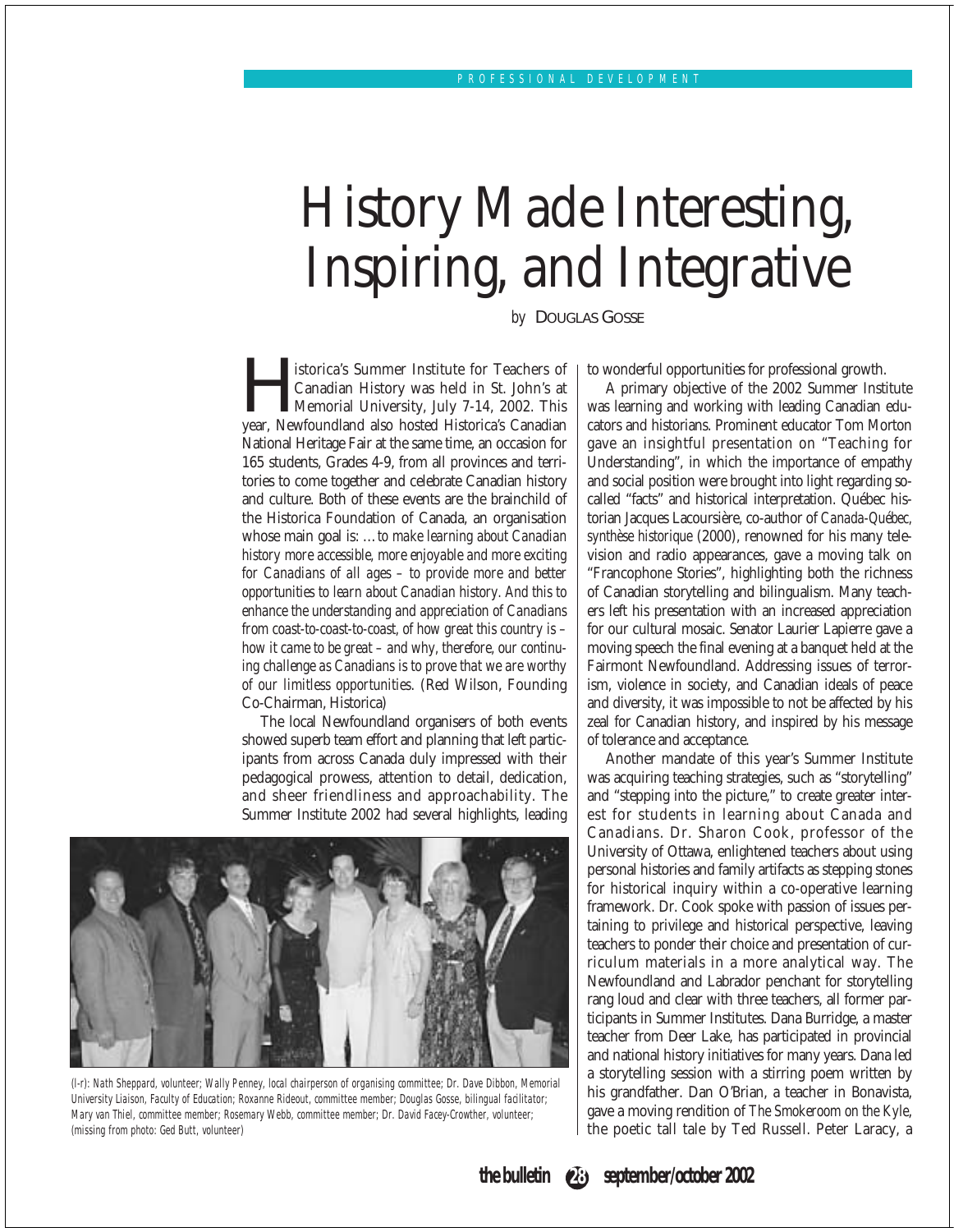### PROFESSIONAL DEVELOPMENT

teacher from Avalon West, had us in tears with a poignant tale of *Rose*, a tragic yet hopeful narrative of the union between a young Protestant man and Catholic woman. Our Canadian colleagues were inspired and, indeed, in awe. History is contingent on telling stories, and these educators demonstrated with talent and enthusiasm that history need not be boring, but may incorporate elements of drama, literature, personal investment, community involvement, and oral tradition that will provoke and enliven any class.

Included in the vigorous agenda of this Institute were local excursions to Commissariat House, Cape Spear, and Signal Hill, where laudable efforts were made to incorporate bilingual interpretation. Of special note are the contributions of Don Parsons from Parks Canada, and Dr. David Facey-Crowther, Head of the History Department at Memorial University, both of whom shared their expertise and contagious enthusiasm for local military history with the group. The trip to Ferryland, Colony of Avalon, one of the first permanent settlements in all of North America, was memorable for all. The tour was educational, entertaining, and fully bilingual.

In conclusion, I would like to encourage more history teachers to check out the website and get involved in Historica events, to share your expertise and personal stories with other educators from across Canada. The July 2003 Summer Institute for Teachers of Canadian History will be held in Sudbury, Ontario. Teachers may gain additional information through the Historica website at www.histori.ca. Canada and Canadians have so much to offer culturally, historically, and educationally. Not only will you become more invigorated in your teaching, your own life will be enriched, as Evelyn Maendal, a participant from Western Canada so clearly articulated to me in a recent e-mail: *In Newfoundland, everyone smiled, said hello and wanted to know about my culture. To me that meant a lot. It meant that they cared enough to ask and that makes a difference. I felt the way I feel around other Hutterites. Newfoundlanders would have done anything for me. Nothing was too much to ask. I really appreciated that. I honestly hope that sometime in my life I can return to this place and once more have "my faith in people restored".*

The July 2003 Summer Institute in Sudbury, Ontario promises to be an event of equal calibre, so get involved today!

*Douglas Gosse is a former teacher at Macdonald Drive Junior High School in St. John's. He is a current Ph.D. candidate at the Ontario Institute for Studies in Education.*

## **Project Overseas 2003/2004**

*sponsored jointly by the Canadian Teachers' Federation and its Member Organizations*

Each year about 50 Canadian teachers are chosen to work, **without salary**, on CTF's Project Overseas. Their assistance is given, upon invitation, to teachers in Africa, the Caribbean and Asia to improve teaching skills and strengthen professional teacher organizations.

Administrative, travel and living expenses are borne by the Canadian Teachers' Federation, the provincial and territorial teacher organizations which are Members of CTF, the Canadian International Development Agency, and the Wild Rose Foundation (an Alberta Agency for International Development).

It should be noted that the sponsors of Project Overseas do not pay any salaries or honoraria to teachers who apply to Project Overseas. Furthermore, the sponsors do not pay any costs associated with substitute teachers or release time.

### REQUIREMENTS:

- membership in a provincial/territorial organization which is a CTF Member
- an appropriate teachers' certificate
- a minimum of five years teaching experience in Canada
- Canadian citizenship
- excellent health
- evidence of flexibility and mature judgement

### In 2003/04 CTF will require teachers for:

**Project Overseas I** (the Summer Project) will operate during the months of July and August 2003 in English- and French-speaking countries. In 2002, teachers at the primary, elementary, and secondary levels were requested to teach the following: Biology, Classroom Management, Communication, Computer Studies, Course Design, Curriculum Development, Decision-Making, Educational Administration, English, ESL, Geography, Guidance & Counselling, History, Home Economics, Information Management, Instructional Technology in the Classroom, Language Arts, Leadership, Legal Aspect of Education (School Law), Mathematics, Multi-Level Teaching of Disabilities, Physical Education, Reading Recovery, School Administration, School Development Planning, Science, Special Education, Strategic Planning, Supervision of Quality Education, Teaching Techniques.

### APPLICATIONS:

Deadline date for applications: November 15, 2002

. Further information and application forms are available from: Newfoundland and Labrador Teachers' Association 3 Kenmount Road, St. John's, NF A1B 1W1 Tel: 726-3223 or 1-800-563-3599 (toll free in province) Fax: 726-4302 or 1-877-711-6582 (toll free in province)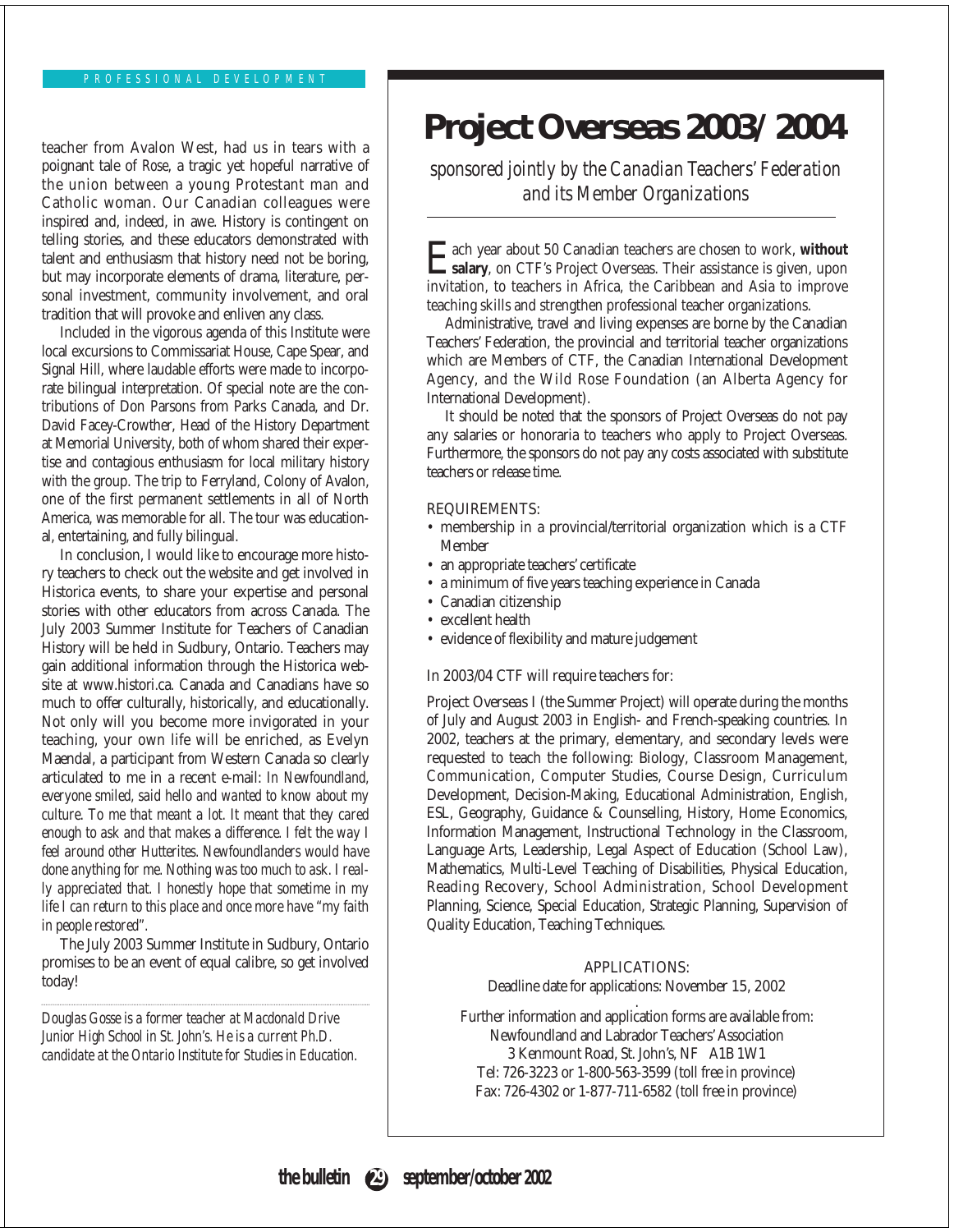# Sharpening the Saw

*by* HECTOR M. EARLE

It's a warm night in late August and I'm looking out my patio door feeling a little melancholy. It's the end of summer and my holidays are almost over.<br>Don't get me wrong, I love teaching and all the joys and t's a warm night in late August and I'm looking out my patio door feeling a little melancholy. It's the end of summer and my holidays are almost over. challenges that come with it (well, most of the time). But summers are my time to recharge. It's an opportunity to renew my mind, body and spirit. In Stephen Covey's words, "a time to sharpen the saw." Those perfect summer days of blissful sunshine and barbeques. When you can wake up early (or sleep late if you like) with sunlight flooding your room and the sweet melody of songbirds. Those times when the only major decision I have to make is whether to go salmon fishing or mow the lawn. Days of spending time with family, going places, seeing things and visiting people. Long warm evenings of blessed laughter with friends and acquaintances. And yes, finally an opportunity to read a couple of good books in that quiet spot when the only background noise is the gentle rustling of maple leaves in the soft wind. These are the days you think will never end, at least you hope not.

**"**I think of this slow-down period as a health investment for our whole being that enables us to recharge in order to take care of the most important business in our province – the educating and nurturing of the minds of our precious youth and tomorrow's leaders.**"**

But the inevitable comes when the evenings shorten and you feel that little tint of Fall in the air. The time when the "Back to School" signs at Wal-Mart tell you that another school year is approaching. It won't be long now before the routine sets in. For new teachers it is a time for new beginnings. A time to embark upon a most rewarding and noble career. For those of us who are seasoned veterans, it's time to get our house in order and our classrooms ready. In the coming days I will go on shopping excursions with my wife for clothes and supplies for my daughter and perhaps a garment or two

for myself. I will spend a day or two at the school getting out old materials and unpacking new stuff, decorating the walls and making seating plans. I will get used to it, perhaps even look forward to the routines of the upcoming year and my lethargic mind will once again be as sharp as the autumn wind. I will anticipate those eager faces of the first day and the promise and anticipation of a great year with the barrage of the never-ending activities and meetings of every description. In between the intensive classroom instructions there will be staff meetings, assemblies, Halloween parties, reports cards, PT conferences and Christmas concerts. The winter will bring the dreaded days of rushing to work through ice and snow, Valentine parties and Education Week. The spring will give way to another progress report, PT conferences and more staff meetings. Then the wind down will come when the weight of the school year plays heavy on your mind and once again we yearn for the long break.

I take another sip of my coffee and look across the beautiful still waters of the Dog Bay and suddenly realize how much teachers need their summers. Someone once said that the long break of summer isn't necessary and a lot more could be accomplished with a longer school year. I beg to differ. July and August allow us to replenish our empty mental tanks from the waves of activity from the other ten months of the year. I think of this slow-down period as a health investment for our whole being that enables us to recharge in order to take care of the most important business in our province – the educating and nurturing of the minds of our precious youth and tomorrow's leaders.

It's getting dark now and my arms are itchy from mosquito bites. I try to prepare myself for what lies ahead and still, after 27 years, I feel a little overwhelmed of the awesome responsibilities of teachers. I come inside and glance at the calendar. A few precious days left. I'll get ready for school next week. Tomorrow I think I'll go fishing and really sharpen the saw.

*Hector M. Earle teaches at Newville Elementary, Newville.*

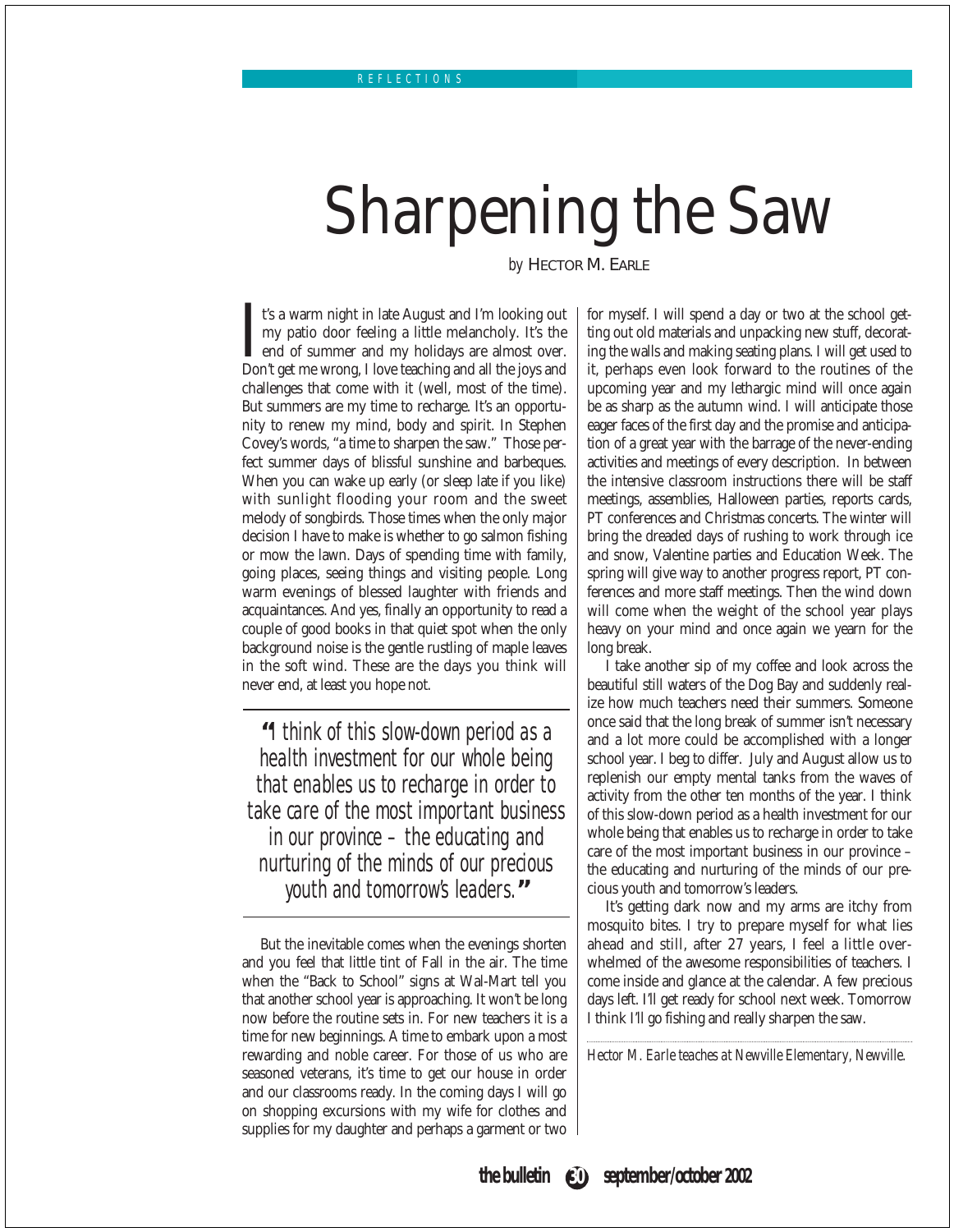# RESOURCES **INTERNATIONA**

### *Editor's Choice* **for Resources on The Web**

### www.cowac.org

This website contains information about the Council on World Affairs of Canada and will be of interest to students and others who are interested in world affairs. The section "For Teachers" gives information on a crosscurricular handbook for Grades 7-9. The handbook can be purchased from cowac and exercises in the handbook are supplemented with material on the website. Other links to study guides, publications, poetry, Model United Nations (MUN) programs, and events/contacts will be of interest.

### PARKS CANADA SPECIAL PLACES ECO-LESSONS

This environmentally focused curriculum supplement is an exciting interdisciplinary teaching tool, designed to complement the Atlantic Canada Science Curriculum. All lessons are classroom-based, do not require a visit to the national parks, and are based on learning outcomes in the following strands: Habitats (Gr. 4), Diversity of Life (Gr. 6), Interactions within Ecosystems (Gr. 7), Sustainability of Ecosystems (Gr. 10) and Biology – Life Sciences: Interactions among living things (Gr. 11). *Special Places* is free to teachers in Atlantic Canada, while supplies last. Please indicate whether you would like English or French and specify the intended grade level. Parks Canada will begin mailing packages September 3. For further information contact Denise Hansen (denise\_hansen@pch.gc.ca); Tel: 902-426-4591 or fax: 902-426-7012.

# **INTERNATIONAL SCHOOL!**

Attend our free information meeting in Toronto in October and/or register for our annual Teacher Recruitment Fair in February.

Further details at www.searchassociates.com